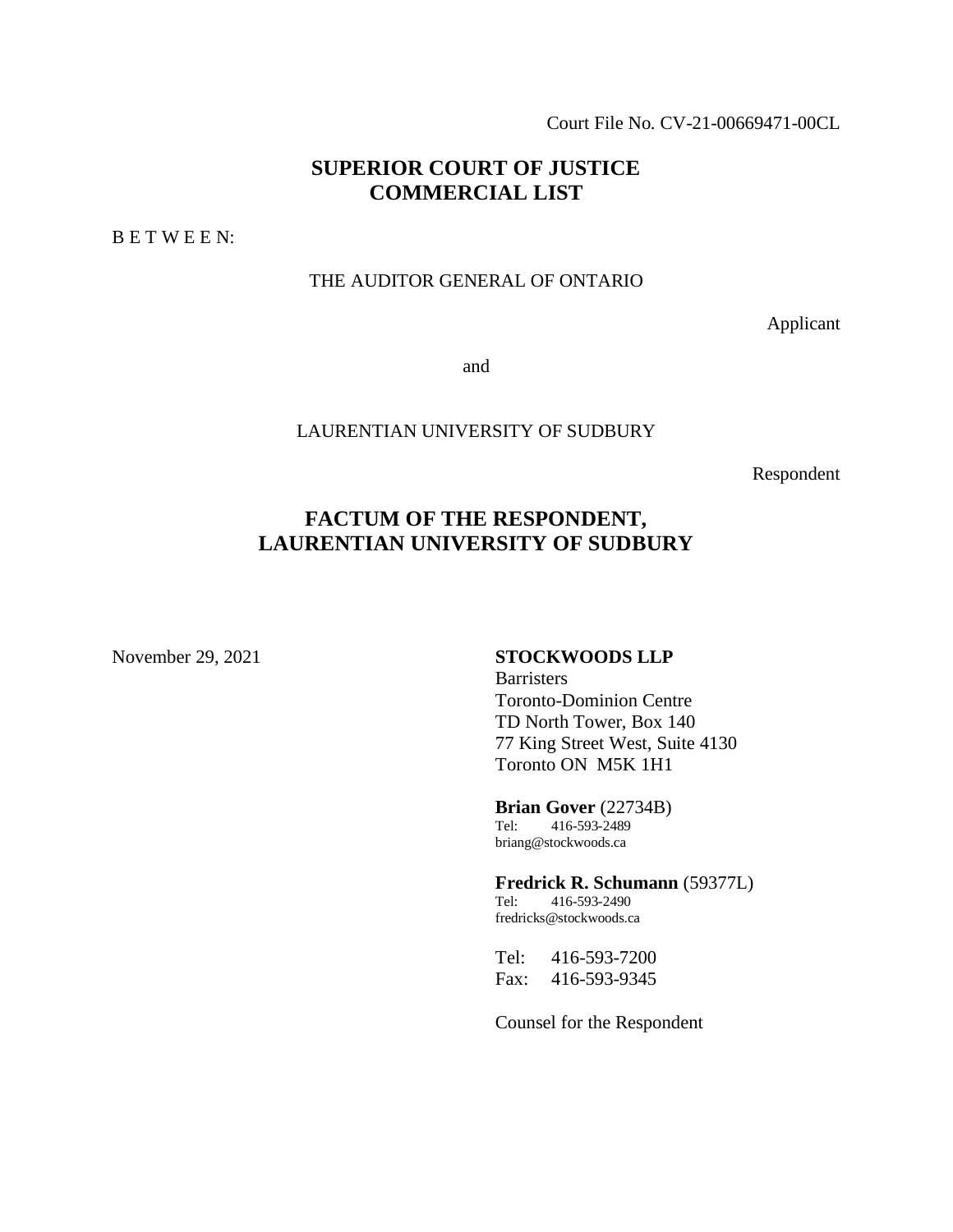# **TO: GOWLING WLG (CANADA) LLP**

Barristers and Solicitors 1 First Canadian Place 100 King Street West, Suite 1600 Toronto ON M5X 1G5

## **Richard Dearden** (19087H)

Tel: 613-786-0135 Richard.dearden@gowlingwlg.com

# **Heather Fisher** (75006L)<br>Tel: 416-369-7202

Tel: 416-369-7202 [Heather.fisher@gowlingwlg.com](mailto:Heather.fisher@gowlingwlg.com)

## **Sarah Boucaud** (76517I)

Tel: 613-786-0049 Sarah.boucaud@gowlingwlg.com

Lawyers for the Applicant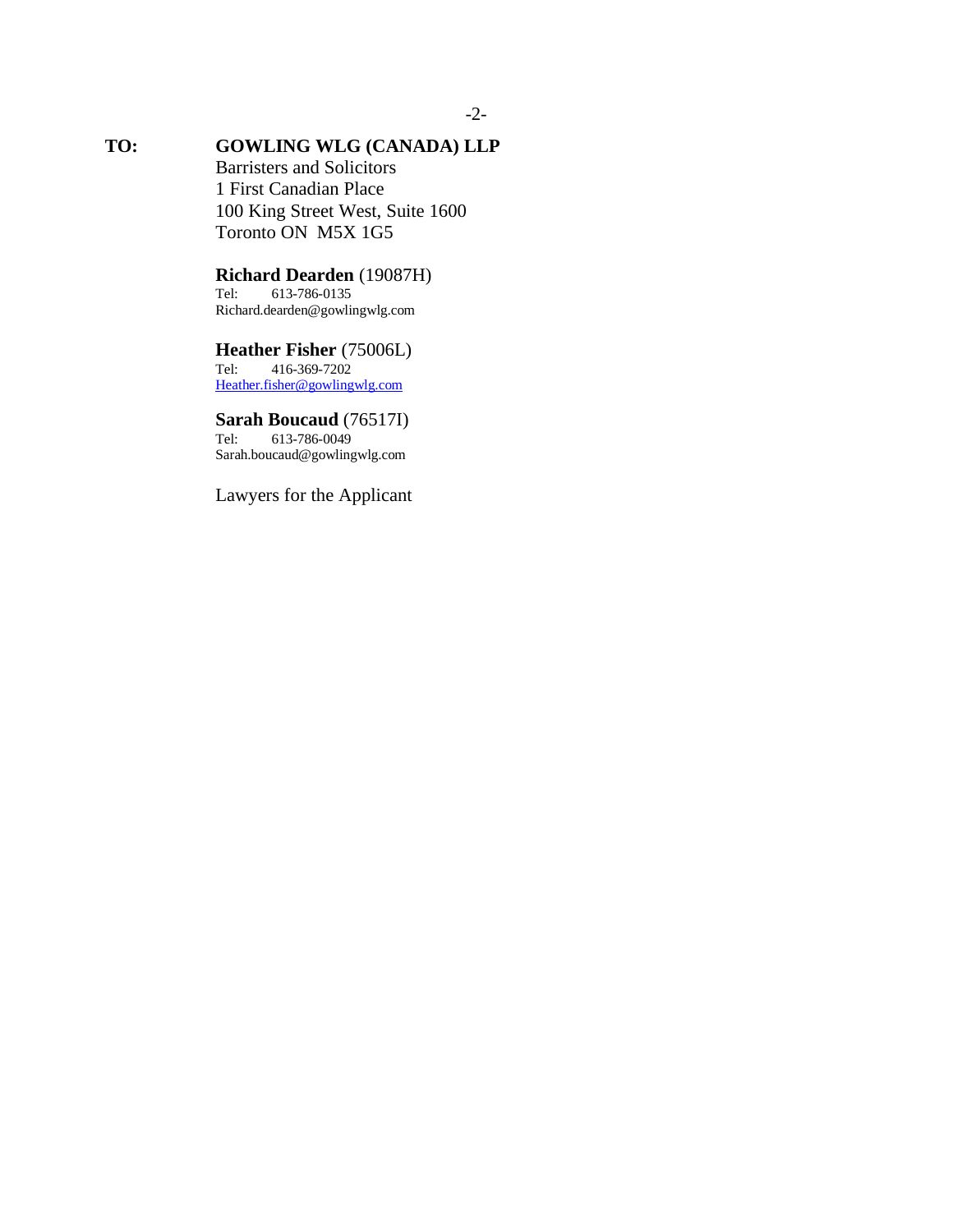# **TABLE OF CONTENTS**

| A.              | The Auditor General's requests for privileged information from Laurentian 2          |
|-----------------|--------------------------------------------------------------------------------------|
| <i>B</i> .      | The Auditor General's interpretation of s. 10, and use of privileged information4    |
| $\mathcal{C}$ . |                                                                                      |
| D.              |                                                                                      |
|                 |                                                                                      |
| A.              | To abrogate privilege, a provision must show a clear and unambiguous legislative     |
| $B$ .           | The Auditor General Act does not demonstrate a clear and unambiguous legislative     |
| $\mathcal{C}$ . | If s. 10 of the Act did abrogate privilege as the Auditor General contends, it would |
|                 | .25                                                                                  |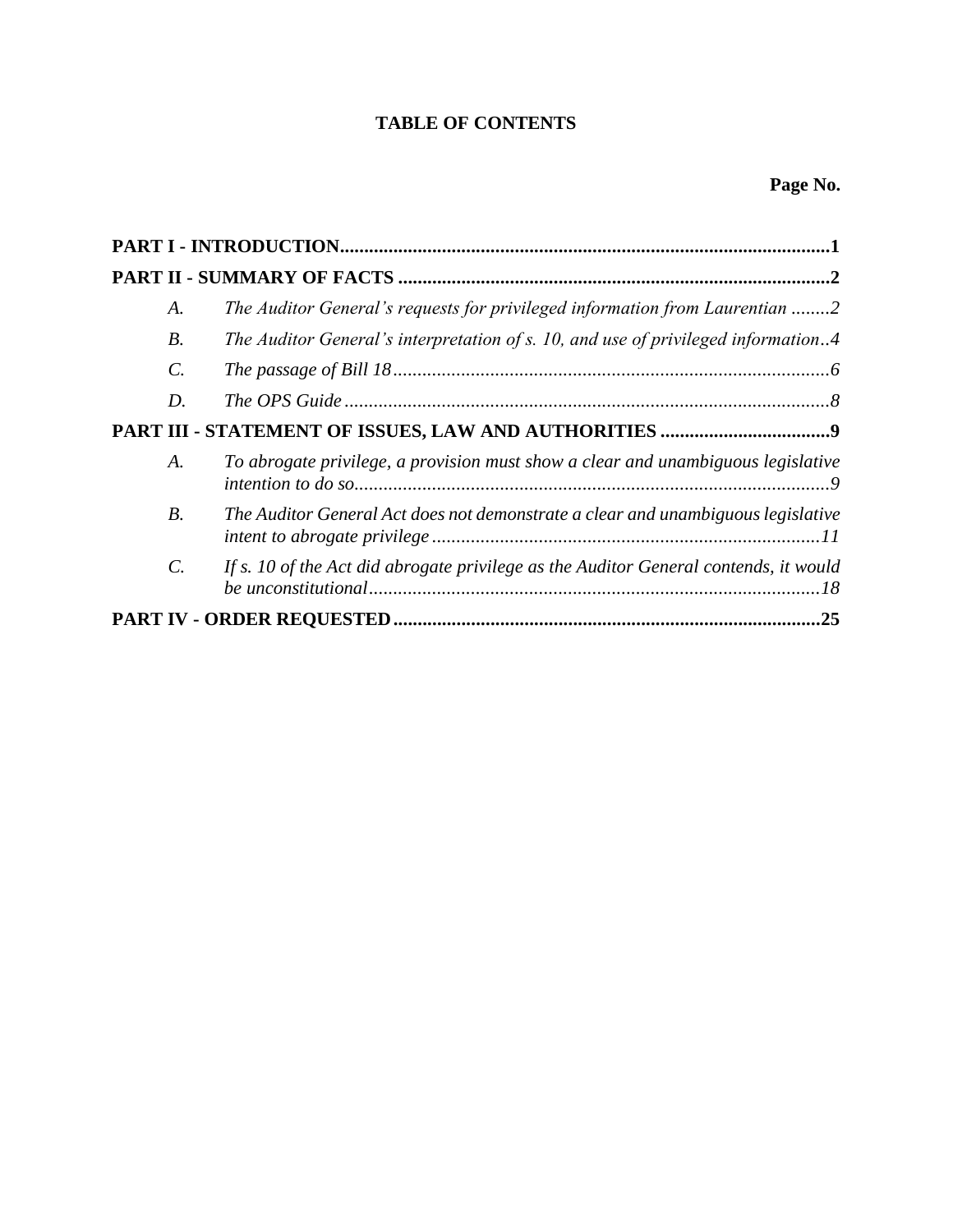#### **PART I - INTRODUCTION**

<span id="page-3-0"></span>1. Solicitor-client privilege is "a civil right of supreme importance in the Canadian justice system."<sup>1</sup> To remain effective, it "must remain as close to absolute as possible and should not be interfered with unless absolutely necessary."<sup>2</sup> Legislation is presumed not to abrogate such fundamental civil rights. Any statutory provision that allegedly does so will be examined to see whether it evidences a "clear, explicit and unequivocal" intention to do so.<sup>3</sup>

2. Section 10 of the *Auditor General Act* does not evidence a clear, explicit, and unequivocal intention to abrogate privilege. Rather, ss. 10(1) and (2) are general disclosure provisions that do not specifically address privilege, and so cannot abrogate it. Subsection 10(3) exists simply to ensure that the disclosure of privileged information to the Auditor General (whether inadvertent or intentional) does not have the effect of *waiving* privilege as against third parties.

3. Where the Ontario Legislature intends to abrogate privilege, it does so in much more explicit terms.<sup>4</sup> Similarly, where a Canadian province intends to authorize its Auditor General to compel the production of privileged information, it does so in unmistakeable terms.<sup>5</sup>

4. Further, if s. 10 did abrogate privilege, it would face strict *Charter* scrutiny under ss. 7 and 8, which it could not survive. The Auditor General's interpretation would interfere with privilege much more than is "absolutely necessary." Since the legislature is presumed to enact constitutional legislation, it must be presumed to have intended *not* to abrogate privilege in s. 10.

5. Accordingly, the Application should be resolved with a declaration that s. 10 does not compel audit subjects to disclose privileged information to the Auditor General.

<sup>1</sup> *Canada (Attorney General) v Chambre des notaires du Québec*, [2016 SCC 20,](https://www.canlii.org/en/ca/scc/doc/2016/2016scc20/2016scc20.html) [2016] 1 S.C.R. 336 ("**Chambre des notaires**") a[t para 5](https://canlii.ca/t/grxb1#par5) , Respondent's Book of Authorities ("**RBOA**"), Tab 1.

<sup>2</sup> *Alberta (Information and Privacy Commissioner) v University of Calgary*[, 2016 SCC 53](https://www.canlii.org/en/ca/scc/doc/2016/2016scc53/2016scc53.html) ("**Alberta**") a[t para 43,](https://canlii.ca/t/gvskr#par43) RBOA, Tab 2.

<sup>&</sup>lt;sup>3</sup> *Ibid* at [para 2.](https://canlii.ca/t/gvskr#par2)

<sup>4</sup> E.g. *Law Society Act*, RSO 1990, c L.8, s. 49.8; the *Health Insurance Act*, RSO 1990 c H.6, s. 43.1(6); *Archives and Recordkeeping Act, 2006*, SO 2006, c 34, Sch A, s. 8(4).

<sup>5</sup> See *Auditor General Act*, SNS 2010, C 33, s. 14(1).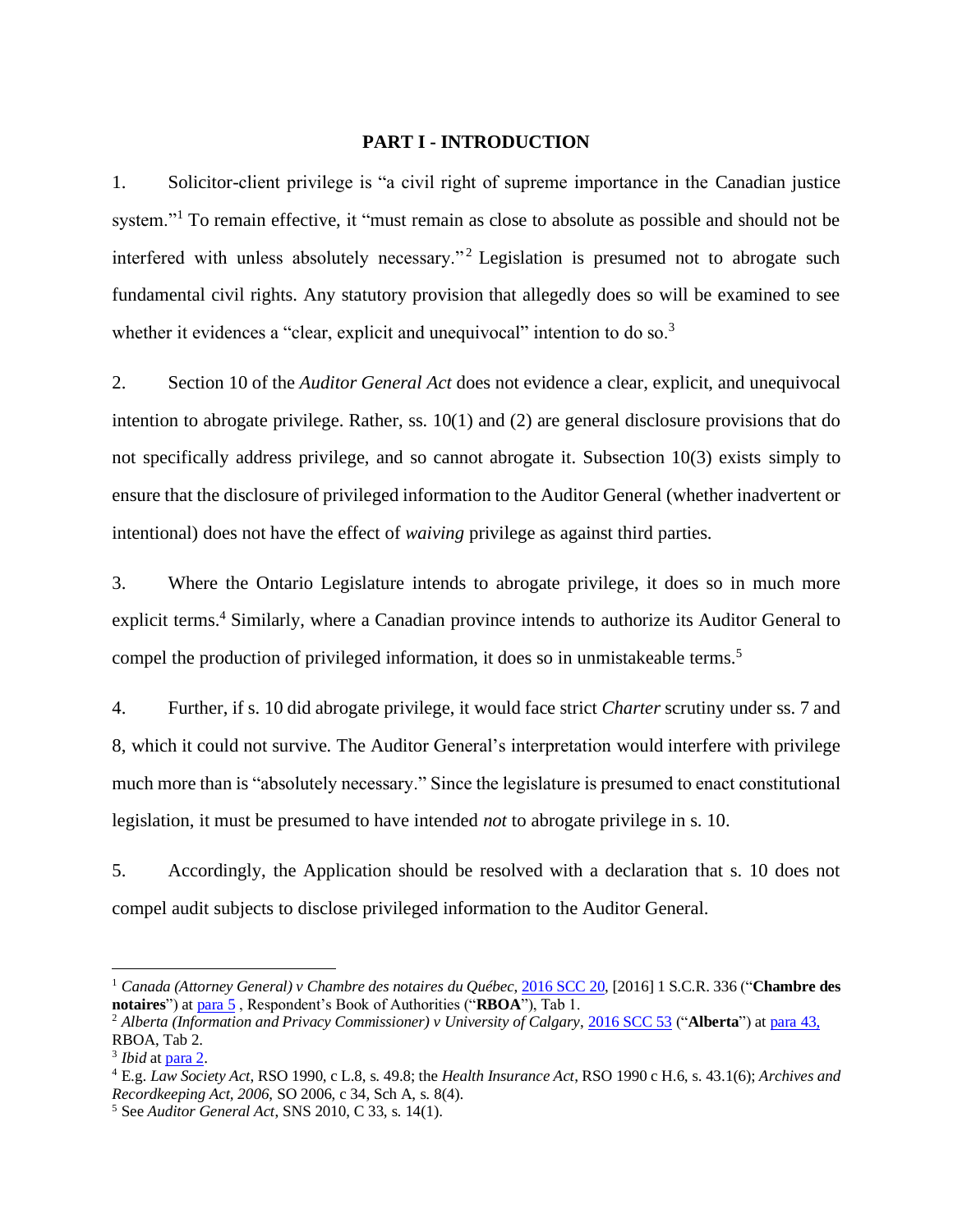#### **PART II - SUMMARY OF FACTS**

<span id="page-4-0"></span>6. First of all, the University objects in the strongest possible terms to the allegation in the Auditor General's factum that it has "created a culture of fear to talk to the OAGO."<sup>6</sup> The Auditor General made this bald assertion in her cross-examination, completely spontaneously, in purported answer to the question "You decided on August  $15<sup>th</sup>$  not to pursue privileged information?"<sup>7</sup> Accordingly, there was no way for the University to respond.

7. The Auditor General's allegation was incorrect. The University has provided access to all staff for interviews with the Auditor General. The allegation that it has created a "culture of fear" is appears to be based purely on the University's direction to its staff *that they not disclose privileged information*. That direction was entirely appropriate.

#### <span id="page-4-1"></span>**A. The Auditor General's requests for privileged information from Laurentian**

8. This application arises out of the value-for-money audit of the respondent, Laurentian University of Sudbury by the applicant, the Auditor General of Ontario. The value-for-money audit, in turn, arose following the application of Laurentian for insolvency protection and restructuring under the *Companies' Creditors Arrangement Act*.

9. In response to the University's insolvency, the Ontario Legislature's Standing Committee on Public Accounts asked the Auditor General to conduct a value-for-money audit "on Laurentian University's operations from the period of 2010 to 2020."<sup>8</sup>

10. In her audit, the Auditor General has requested numerous categories of documents that would contain privileged information, including:

(a) All *in camera* briefing packages for the Board of Governors and its committees from 2010 to present;<sup>9</sup>

<sup>6</sup> Applicant's factum, paragraph 18.

<sup>7</sup> Lysyk Cross, page 94.

<sup>&</sup>lt;sup>8</sup> Hansard transcript, Standing Committee on Public Accounts, April 28, 2021, Exhibit "A" to the affidavit of Bonnie Lysyk ("**Lysyk Affidavit**"), Application Record pp34-37.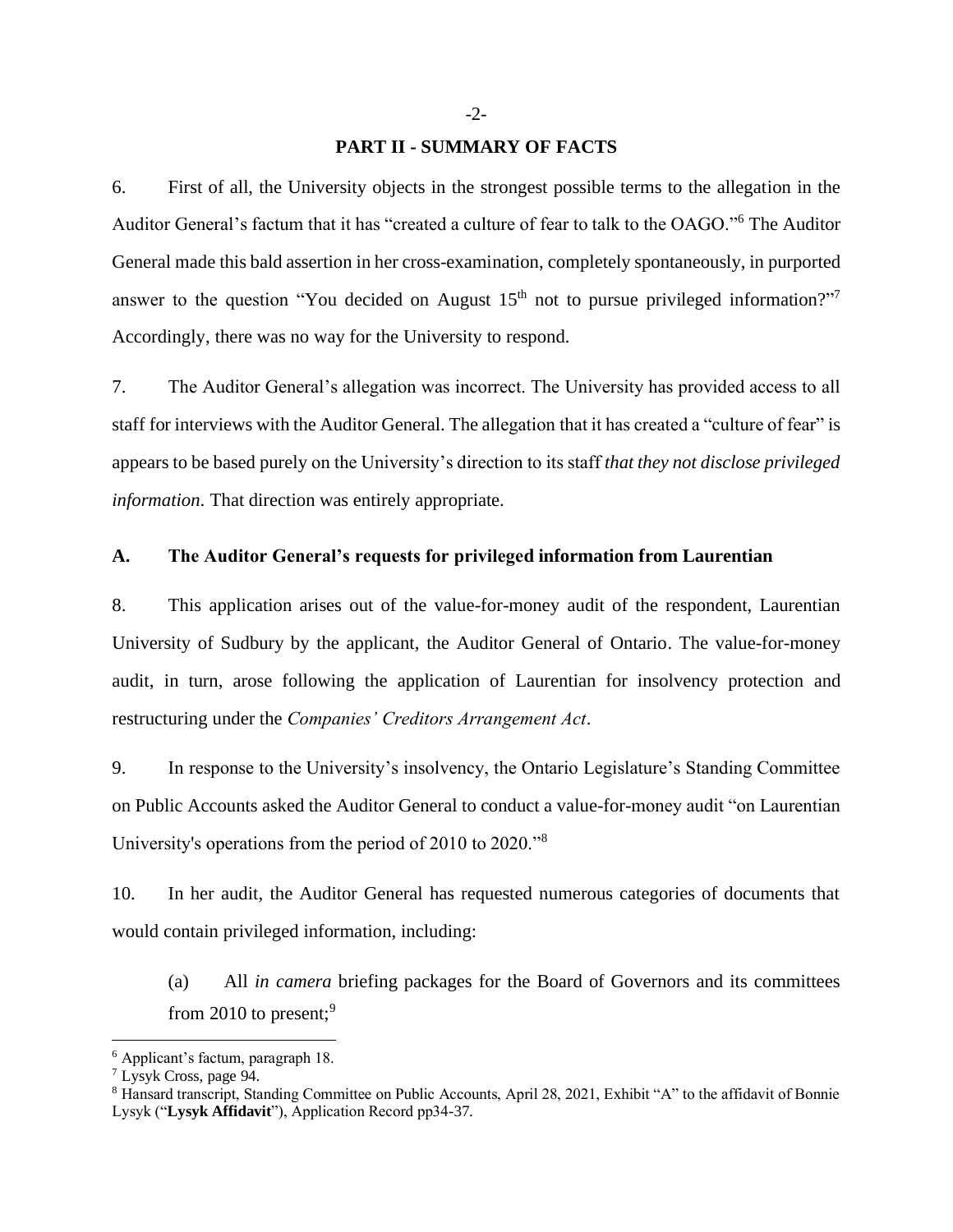(b) All emails from 2013 to present of various University staff, including its former General Counsel (until July 2021), its current President, and its former Presidents;<sup>10</sup>

(c) The entire electronic storage areas of various University departments, including Legal/General Counsel, Corporate Secretary, and Board of Governors;<sup>11</sup> and

(d) All emails between Laurentian personnel and with the domain sudburylaw.com, which is a law firm that has clients who are employed at the University.<sup>12</sup>

11. The Auditor General's position is that s. 10 entitles her to see the communications between Laurentian personnel and the lawyers at Thornton Grout Finnigan LLP who are representing Laurentian in the *CCAA* proceeding.<sup>13</sup> She also asserts that she is entitled to see communications between Laurentian personnel and the lawyers at Stockwoods LLP who are advising the University in relation to her value-for-money audit, and representing it in this very application.<sup>14</sup>

12. There is no evidence that the Auditor General *needs* privileged information to perform this, or any other, value-for-money audit. Indeed, the evidence is to the contrary: in this audit, on August 15, 2021, she formally decided "**not** to legally pursue the production of privileged documents", stating that she would "conduct her audit using information and documents that she voluntarily receives from Laurentian University."<sup>15</sup>

13. Although, in the midst of the disagreement about privilege, the Auditor General issued a summons under s. 11 of the *Auditor General Act* requiring Dr Robert Haché, the University's

<sup>9</sup> Summons to Dr Robert Haché, Exhibit "C" to the affidavit of Ephry Mudryk ("**Mudryk Affidavit**") and Exhibit "A" to the affidavit of Martin Laferrière ("**Laferrière Affidavit**").

<sup>&</sup>lt;sup>10</sup> Exhibit "A" to the Laferrière Affidavit, Responding Record, p50.

<sup>&</sup>lt;sup>11</sup> Laferrière Affidavit at para 10.

<sup>&</sup>lt;sup>12</sup> Laferrière Affidavit at para 5.

 $13$  Lysyk Cross, p100 line  $2 - p101$  line 13.

 $14$  Lysyk Cross, p101 line 14 to p102 line 6.

<sup>15</sup> Mudryk Affidavit, exhibit "I".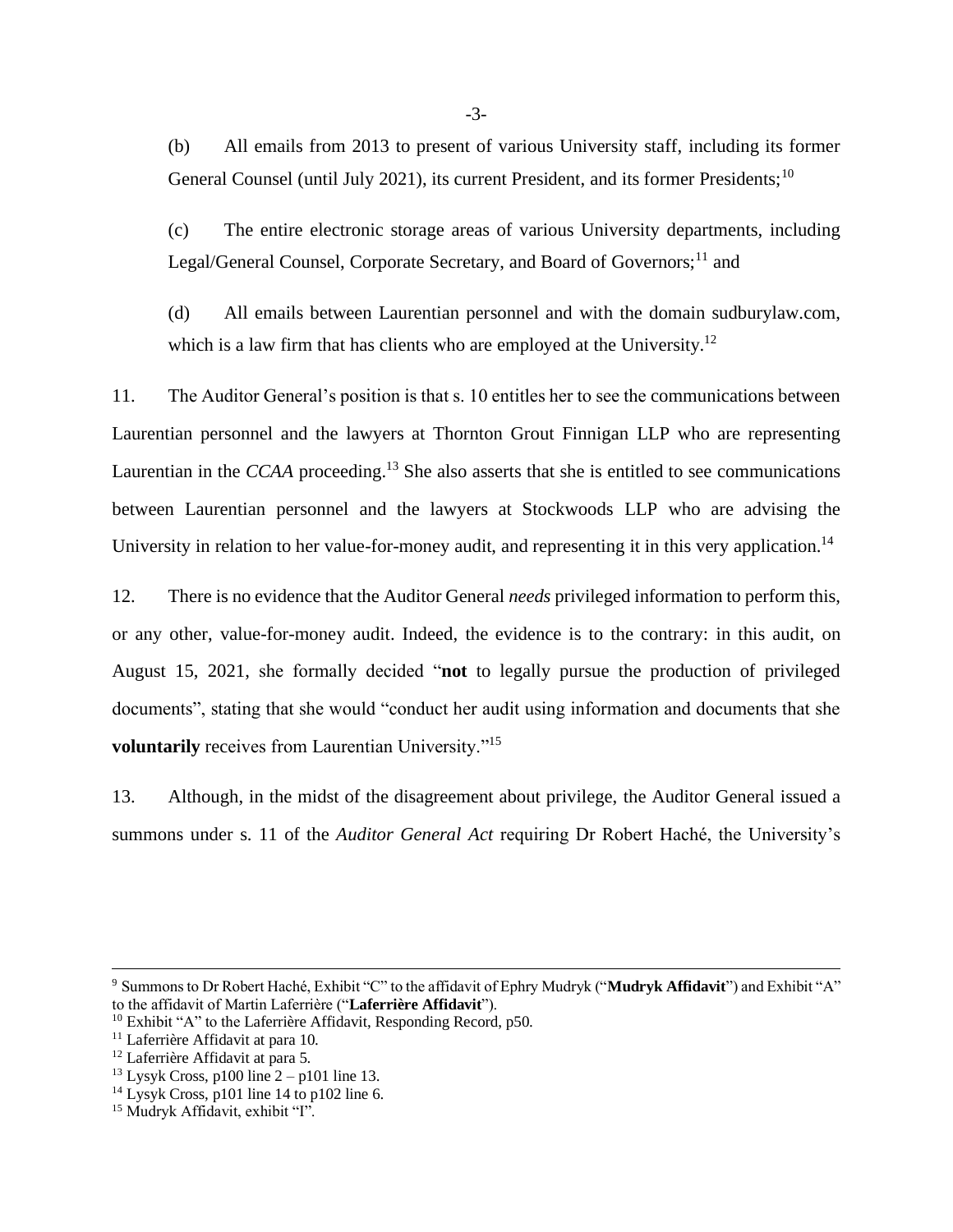President and Vice Chancellor, to produce documents,  $16$  she now concedes that the summons power *cannot* be used to compel privileged information.<sup>17</sup>

#### <span id="page-6-0"></span>**B. The Auditor General's interpretation of s. 10, and use of privileged information**

14. The Auditor General's position in this application is that she is entitled under s. 10 of the *Auditor General Act* to compel privileged information from audit subjects. 18

15. According to the Auditor General, refusing to provide privileged information constitutes the offence of obstruction under s. 11.2 of the *Auditor General Act*. <sup>19</sup> Obstruction is punishable by up to one year in prison. Directors or officers who "knowingly concur" in obstruction by their corporation also face up to one year in prison. $20$ 

16. The Auditor General testified that her office makes "no distinction between privileged and non-privileged" information, and that their practice is to ask for "all information."<sup>21</sup> She and her staff do not distinguish between asking for privileged information and asking for non-privileged information.<sup>22</sup> They simply ask for "all information."<sup>23</sup>

17. Further, the Auditor General takes the position that she is entitled to compel privileged information *outside* the time period stipulated by the Standing Committee (2010-2020). She has requested emails and other information up to the present, because of the alleged "pushback" she received from Laurentian.<sup>24</sup> In her view, it seems, not providing privileged information, while Laurentian was in the midst of litigation over its very survival, was a suspicious act that warranted expanding the temporal scope of the audit.

-4-

<sup>&</sup>lt;sup>16</sup> Mudryk Affidavit, exhibit "C"; letter from Bonnie Lysyk regarding summons and privileged information, Mudryk Affidavit, exhibit "E".

<sup>&</sup>lt;sup>17</sup> Mudryk Affidavit, paragraph 10 and Lysyk Cross, p79 line  $9 - p81$  line 3.

<sup>&</sup>lt;sup>18</sup> Notice of Application, prayer for relief.

<sup>&</sup>lt;sup>19</sup> Mudryk Affidavit, exhibit "G"; Lysyk Cross, p83 line  $17 - p84$  line 25.

<sup>20</sup> *Auditor General Act*, s. 11.2(2).

<sup>21</sup> Cross-examination of Bonnie Lysyk ("**Lysyk Cross**"), p31 lines 5-6 and p34 lines 18-19.

<sup>&</sup>lt;sup>22</sup> Lysyk Cross, p33 line  $21 - p$  34 line 21; see also p35 line  $3 - 19$ .

<sup>&</sup>lt;sup>23</sup> Lysyk Cross, p17 line  $10 - p19$  line 25.

 $24$  Lysyk Cross, pp24-29.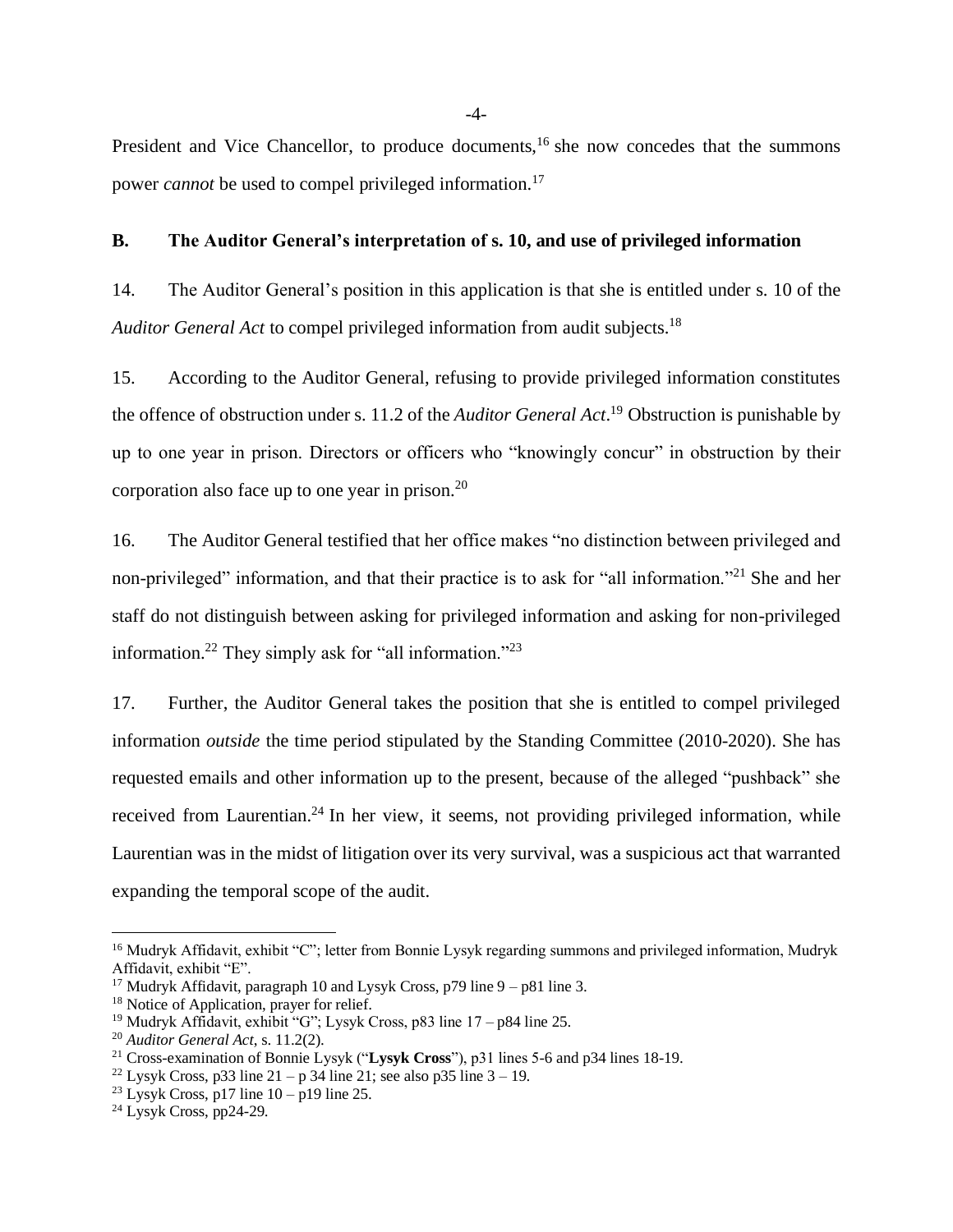18. When the Auditor General receives privileged information, it becomes part of her working papers.<sup>25</sup> It is stored in her office.<sup>26</sup> There is no evidence of special protections for it. The Auditor General and her staff read the privileged information.<sup>27</sup> Staff who are working on the audit can access the privileged information.<sup>28</sup> About ten staff members have worked on the Laurentian audit to date. $29$ 

19. The Auditor General and her staff "use that [privileged] information … to understand the context and inform our audits."<sup>30</sup> They then prepare and publish a report which, according to her website, "usually gets a great deal of attention from media and the public."<sup>31</sup>

20. Although the Auditor General initially claimed, under oath, that all other audit subjects have *always* provided all privileged information,<sup>32</sup> it turns out that that is not actually the case: in a 2019 audit, the Ministry of the Attorney General denied the Auditor General access to privileged information in files for criminal prosecutions. <sup>33</sup> She did not insist on access, and instead used her "discretion" to deal with the situation with a "a scope limitation."<sup>34</sup>

21. In her cross-examination, the Auditor General used the Ministry of the Attorney General itself as an example of a government department that provided "all information." <sup>35</sup> She later claimed, in respect of the 2019 audit, "I had forgot about this situation."<sup>36</sup>

22. Regardless, the Auditor General's position remains that s. 10 entitles her to access *all* privileged information, even the files of Crown Attorneys for ongoing criminal cases.<sup>37</sup> Indeed, that would be the consequence of making the declaration that she seeks in this application.

<sup>25</sup> Lysyk Cross, p37 lines 12-24.

 $26$  Lysyk Cross, p37 line  $25 - p38$  line 2.

 $27$  Lysyk Cross, p20, lines 1-4.

 $28$  Lysyk Cross, p38 line 3-11.

<sup>29</sup> Lysyk Cross, p12-16.

 $30$  Lysyk Cross, p34 line 23 – p35 line 2. See also p20 line  $7 - p21$  line 23.

 $31$  Lysyk Cross, p8 line  $22 - p11$  line 7.

 $32$  Lysyk Cross, p11 lines  $8 - p12$  line 12.

<sup>&</sup>lt;sup>33</sup> Exhibit 1 to the Lysyk Cross, p156.

<sup>34</sup> Lysyk Cross, p62 line 8 to p63 line 1.

<sup>35</sup> Lysyk Cross, p35 line 9-19.

 $36$  Lysyk Cross, p65 line 9 – p66 line 1.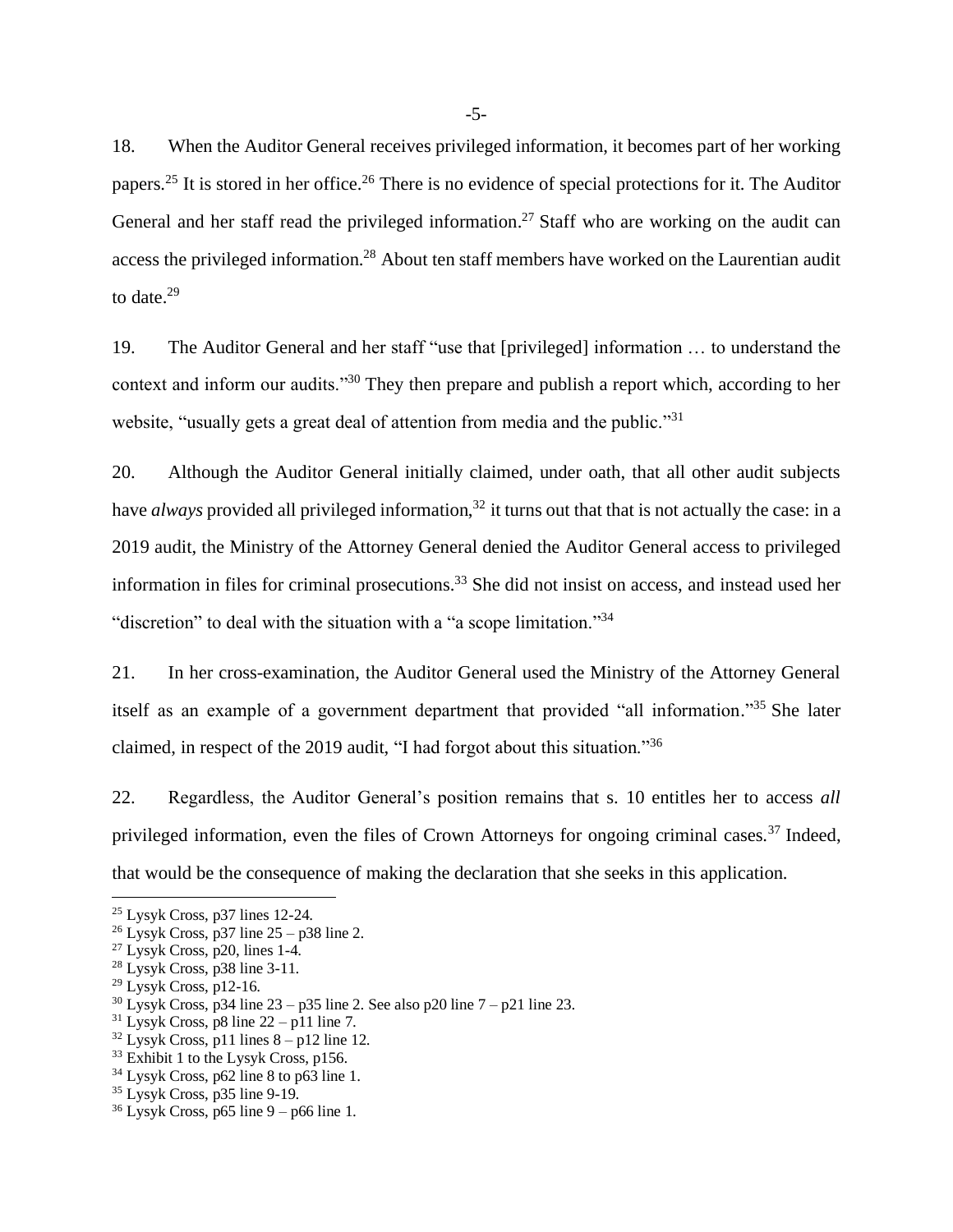## <span id="page-8-0"></span>**C. The passage of Bill 18**

23. The Ontario Legislature amended the *Audit Act* in 2004 by passing Bill 18, the *Audit Statute Law Amendment Act*. Bill 18 renamed the statute as the *Auditor General Act*.

24. Prior to Bill 18's passage, s. 10 of the *Audit Act* did not refer specifically to privileged information. There is no suggestion by the Auditor General that it compelled audit subjects to provide privileged information. Rather, the Auditor General focuses on the 2004 amendments, and, in particular, s. 10(3), as creating that compulsion.

25. Even though the *Audit Act* did not require audit subjects to produce privileged information, government departments did provide privileged information to the Auditor General (then called the Provincial Auditor). This practice is apparent from the 2003 guidance documents in the Auditor General's affidavit, at exhibits "K" and "L". In other words, the government voluntarily provided privileged information to the Provincial Auditor *despite*, not because, of the former s. 10.

26. In 2001, 2002, and 2003, three unsuccessful attempts were made to amend the *Audit Act*. All three would have changed the language of s. 10, but none would have referred expressly to privilege or contained anything resembling s. 10(3):

(a) In 2001, Liberal MPP John Gerretsen introduced Bill 5. If passed, it would have amended s. 10 to create s.  $10(1)$  and s.  $10(2)$  that exactly match the modern Act, but it did not contain s.  $10(3).^{38}$ 

(b) In 2002, Progressive Conservative MPP John O'Toole introduced Bill 218. Like Mr Gerretsen's Bill 5, it would have amended s. 10 to create s. 10(1) and s. 10(2) that exactly match the modern Act, without including s.  $10(3)$ .<sup>39</sup>

 $37$  Lysyk Cross, p66 line  $2 - p70$  line 20.

<sup>38</sup> Bill 5, *Audit Statute Law Amendment Act, 2002*, 3rd Sess, 37th Leg, Ontario, 2002, [https://www.ola.org/en/legislative-business/bills/parliament-37/session-3/bill-5,](https://www.ola.org/en/legislative-business/bills/parliament-37/session-3/bill-5) RBOA, Tab 3. <sup>39</sup> Bill 218, *Audit Amendment Act, 2002*, 3rd Sess, 37th Leg, Ontario, 2002, [https://www.ola.org/en/legislative-business/bills/parliament-37/session-3/bill-218.](https://www.ola.org/en/legislative-business/bills/parliament-37/session-3/bill-218) RBOA, Tab 4.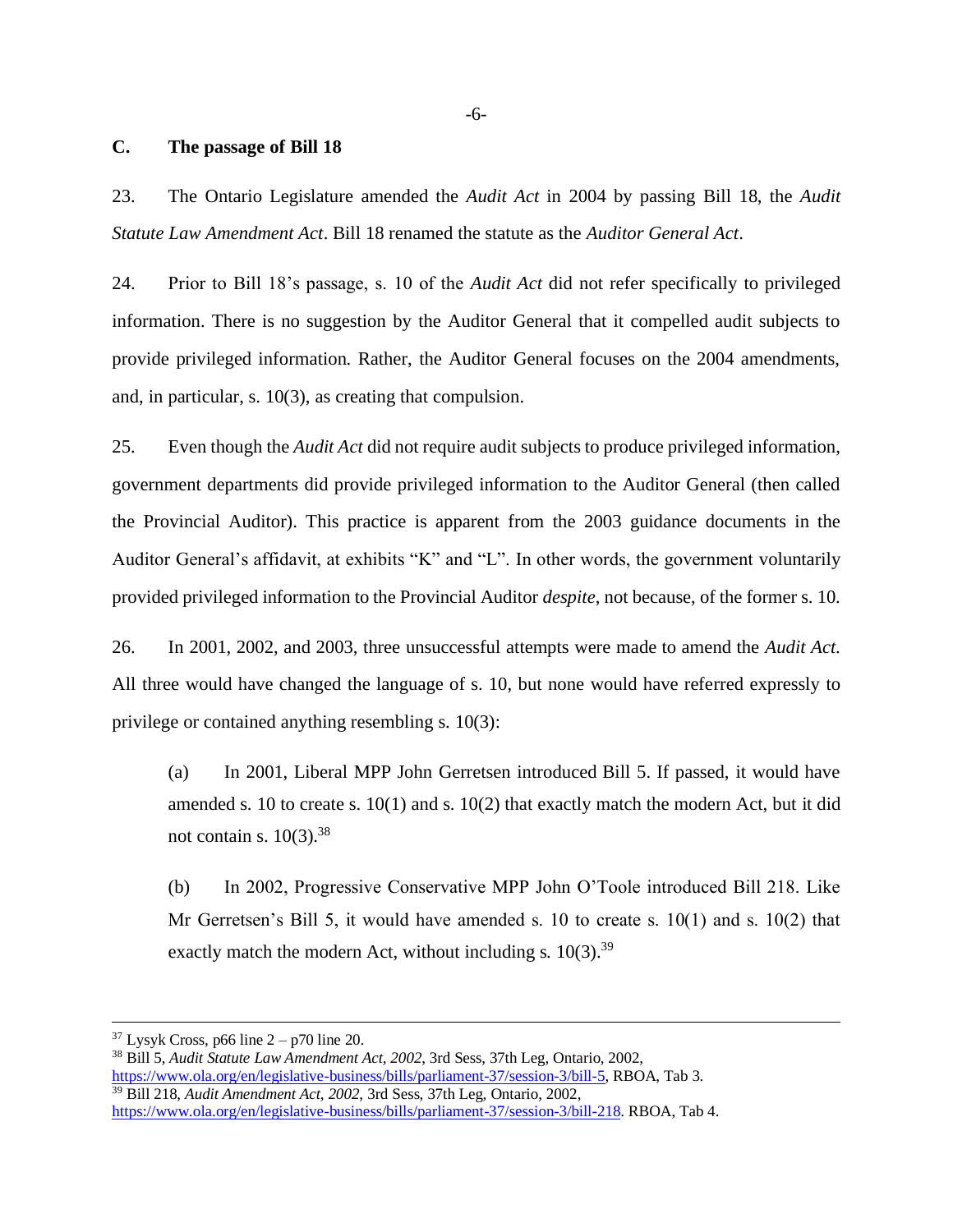(c) In 2003, Mr Gerretsen introduced Bill 6, which in material part mirrored Bill 5 and Bill 218. Like them, it did not contain s.  $10(3).^{40}$ 

27. Then, in December 2003, the Honourable Greg Sorbara, the Minister of Finance in the new Liberal government, introduced Bill 18. Two important points about Bill 18 need to be emphasized:

(a) MPPs from both the government and Official Opposition understood Bill 18 as substantially similar to the prior unsuccessful bills introduced by their respective parties:

(i) For the Liberals, MPP Mike Colle stated: "I remember the origins of this when [MPP John Gerretsen] would constantly ask in opposition that this kind of legislation be brought forward. We made that commitment in our platform, we made that commitment in opposition, and we are now bringing Bill 18 forward."<sup>41</sup>

(ii) For the Conservatives, MPP John O'Toole stated that Bill 18 is "almost a word-for-word lift" of Bill 218, and that it "really does replicate" Bill 218.<sup>42</sup>

However, recall that those predecessor bills did *not* expressly refer to privilege, and did *not* contain s. 10(3). It can be seen that the legislators who passed Bill 18 did not intend it to substantively affect privilege.

(b) There is absolutely *no* suggestion in the Hansard debates on Bill 18 that it was ever intended to abrogate privilege, i.e. to **require** audit subjects to provide privileged information to the Auditor General. In fact, the Minister of Finance's remarks in introducing the bill do not mention privilege at all. The only times privilege is mentioned anywhere in the debates are when opposition MPPs stated that the new legislation will *prevent waiver* of privilege.<sup>43</sup>

<sup>40</sup> Bill 6, *Audit Statute Law Amendment Act, 2003*, 4th Sess, 37th Leg, Ontario, 2003, [https://www.ola.org/en/legislative-business/bills/parliament-37/session-4/bill-6.](https://www.ola.org/en/legislative-business/bills/parliament-37/session-4/bill-6) RBOA, Tab 5.

<sup>&</sup>lt;sup>41</sup> Hansard, April 19, 2004, p1586, Application Record p100.

<sup>&</sup>lt;sup>42</sup> Hansard, April 19, 2004, p1587 and p1589, Application Record, p101 and p103.

<sup>&</sup>lt;sup>43</sup> Several opposition MPPs made remarks along the following lines: "The new section 10 gives the Auditor General broad access to information and specifies that disclosure to the Auditor General does not constitute a waiver of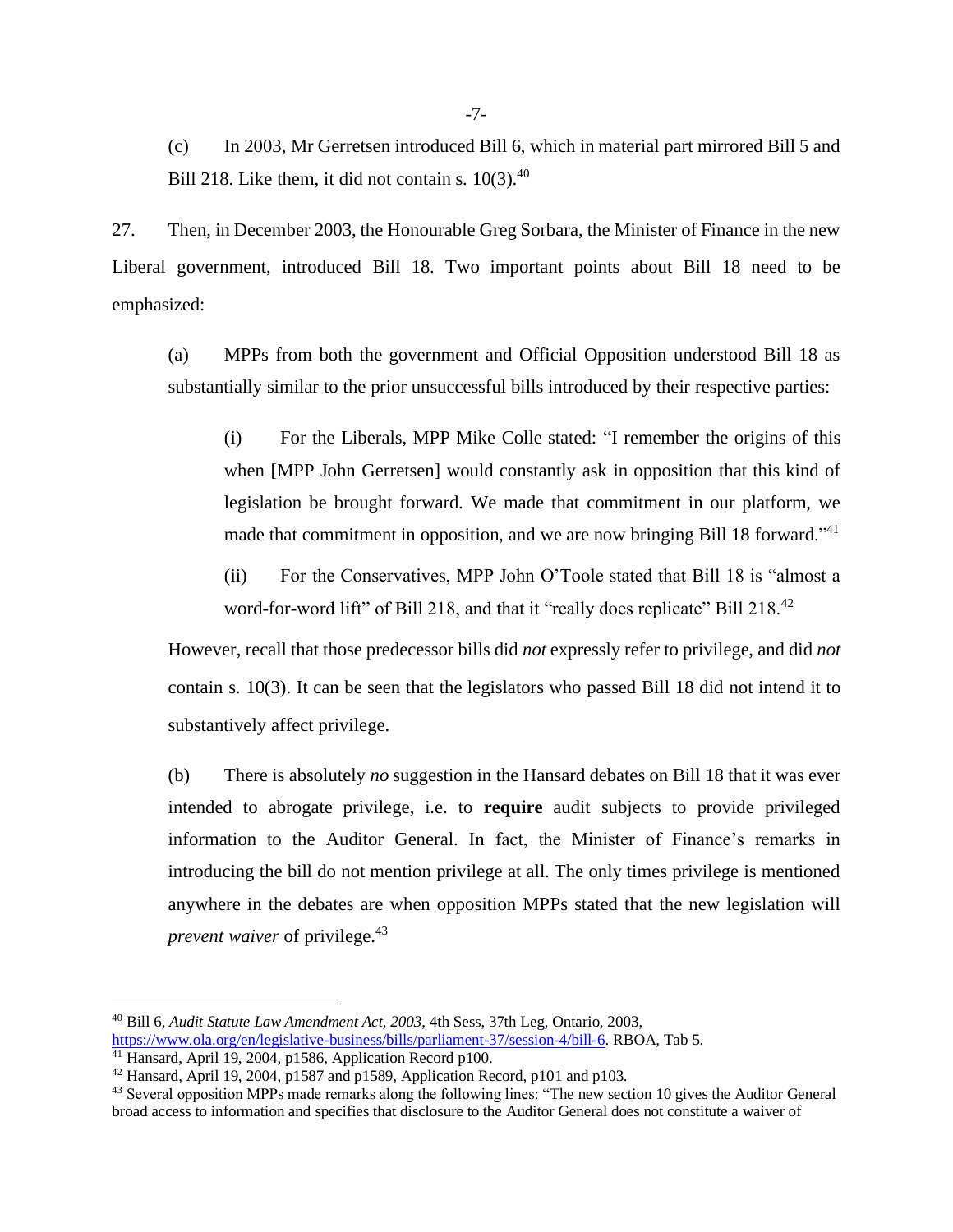#### <span id="page-10-0"></span>**D. The OPS Guide**

28. The Auditor General asserts that a guidance document, the OPS Guide, is evidence of her preferred interpretation of s. 10.<sup>44</sup>

29. While the OPS Guide was signed by the Auditor General and the Secretary of the Cabinet, it was not signed by anyone at Laurentian or any other university, nor is there any evidence that Laurentian or any other university ever agreed to be bound by it.<sup>45</sup>

30. In fact, there is no evidence that the OPS Guide was ever provided to Laurentian, before or after it was signed, until the Auditor General sent it to the University's president on August 30, 2021.<sup>46</sup> That was well after the disagreement about privilege had arisen,  $47$  after many communications on the subject, after the parties had held an initial case conference on the subject, and after the Auditor General had formally committed not to seek privileged information from Laurentian. This shows that, even for the Auditor General herself, the OPS Guide was not a particularly relevant document to the interpretation of s. 10.<sup>48</sup>

31. In any event, the OPS Guide is just that – a guideline, not a legally binding document. A protocol or guide published to assist parties, but not adopted by the legislature, is not law.<sup>49</sup> It provides no evidence of legislative intention.

32. Even the OPS Guide does not expressly say that s. 10 requires audit subjects to provide all privileged documentation to the Auditor General.

solicitor-client privilege, litigation privilege or settlement privilege. This clause will have to be explored in detail to see its effect on the use of the information given to the Auditor General." E.g. Hansard, April 19, 2004, p1590 (MPP Joseph Tascona) and p1591 (MPP Laurie Scott), AR p104 and p105; Hansard, May 17, 2004, p2306 (MPP Norm Miller), AR p122.

<sup>44</sup> Lysyk Affidavit, exhibit "C".

 $45$  Lysyk Cross, p40 line  $5 - p45$  line 5.

 $46$  Lysyk Cross, p45 line  $13 - p47$  line 16.

<sup>47</sup> See Mudryk Affidavit, exhibit "A" (privilege disagreement had arisen by August 5).

<sup>48</sup> See Lysyk Cross, p49 line 9 to p52 line 14.

<sup>49</sup> *Alberta*, [2016 SCC 53](https://www.canlii.org/en/ca/scc/doc/2016/2016scc53/2016scc53.html) at [para 69,](https://canlii.ca/t/gvskr#par69) RBOA, Tab 2.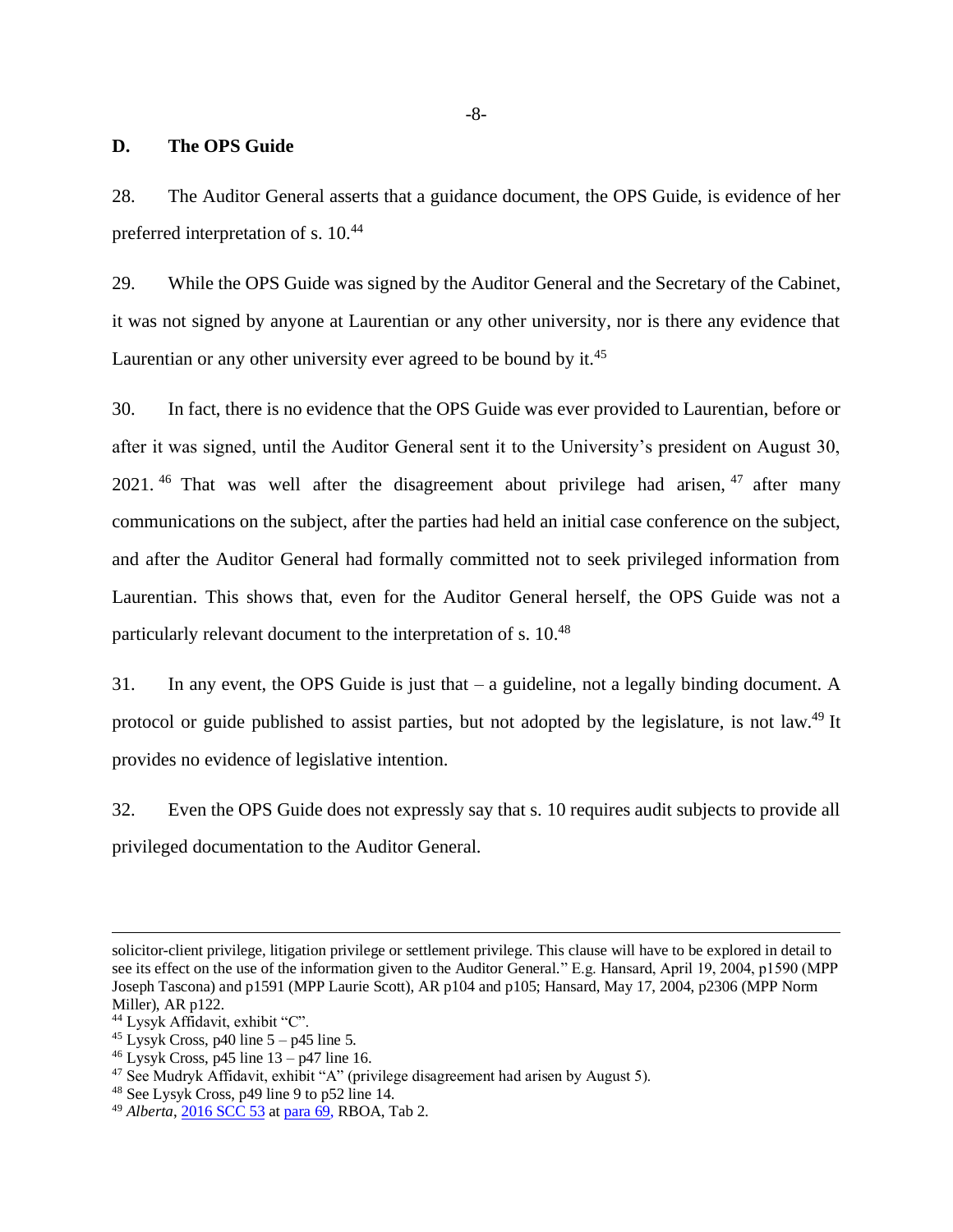-9-

33. If the OPS Guide meant what the Auditor General says, then in 2019 the Ministry of the

Attorney General would have had to grant her access to privileged information, but it did not.<sup>50</sup>

<span id="page-11-0"></span>34. The OPS Guide should be given no weight in the court's interpretation of s. 10.

#### **PART III - STATEMENT OF ISSUES, LAW AND AUTHORITIES**

#### <span id="page-11-1"></span>**A. To abrogate privilege, a provision must show a clear and unambiguous legislative intention to do so**

35. The Supreme Court has laid down the following principles about solicitor-client privilege:

"Without the assurance of confidentiality, people cannot be expected to speak honestly and candidly with their lawyers, which compromises the quality of the legal advice they receive."<sup>51</sup>

"The main rationale for professional secrecy [is] the need to maintain a legal system that ensures that individuals have access to specialists who will represent their interests and with whom they can be completely honest about their legal problems and needs."<sup>52</sup>

"In its modern form, solicitor-client privilege is not merely a rule of evidence; it is 'a rule of evidence, an important civil and legal right and a principle of fundamental justice in Canadian law.""53

"It is indisputable that solicitor-client privilege is fundamental to the proper functioning of our legal system and a cornerstone of access to justice."<sup>54</sup>

Privilege "is a civil right of supreme importance in the Canadian justice system."<sup>55</sup>

"Professional secrecy is generally seen as a fundamental and substantive rule of  $law.$ "<sup>56</sup>

"All information protected by the solicitor-client privilege is out of reach for the state. … [A]ny privileged information acquired by the state without the consent of

<sup>50</sup> The MAG audit finished in fall 2019 (Exhibit 1 to Lysyk Cross) and the OPS Guide was finalized in April 2019 (Lysyk Affidavit, exhibit "C"). See Lysyk Cross, p73 line 3 to p76 line 6.

<sup>51</sup> *Alberta* a[t para 34,](https://canlii.ca/t/gvskr#par34) RBOA, Tab 2.

<sup>52</sup> *Chambre des notaires* [at para 83,](https://canlii.ca/t/grxb1#par83) RBOA, Tab 1.

<sup>53</sup> *Alberta* a[t para 41,](https://canlii.ca/t/gvskr#par41) RBOA, Tab 2; *Chambre des notaires*[, 2016 SCC 20,](https://www.canlii.org/en/ca/scc/doc/2016/2016scc20/2016scc20.html) [2016] 1 S.C.R. 336 a[t paras 5](https://canlii.ca/t/grxb1#par5) an[d 28](https://canlii.ca/t/grxb1#par28) , RBOA, Tab 1. *Canada (National Revenue) v Thompson*[, 2016 SCC 21,](https://www.canlii.org/en/ca/scc/doc/2016/2016scc21/2016scc21.html) [2016] 1 SCR 381 ("**Thompson**") at [para 17,](https://canlii.ca/t/grxb3#par17) RBOA, Tab 6.

<sup>54</sup> *Alberta* a[t para 34,](https://canlii.ca/t/gvskr#par34) RBOA, Tab 2.

<sup>55</sup> *Chambre des notaires*[, 2016 SCC 20,](https://www.canlii.org/en/ca/scc/doc/2016/2016scc20/2016scc20.html) [2016] 1 S.C.R. 336 a[t para 5,](https://canlii.ca/t/grxb1#par5) RBOA, Tab 1.

<sup>56</sup> *Ibid* a[t para 28.](https://canlii.ca/t/grxb1#par28)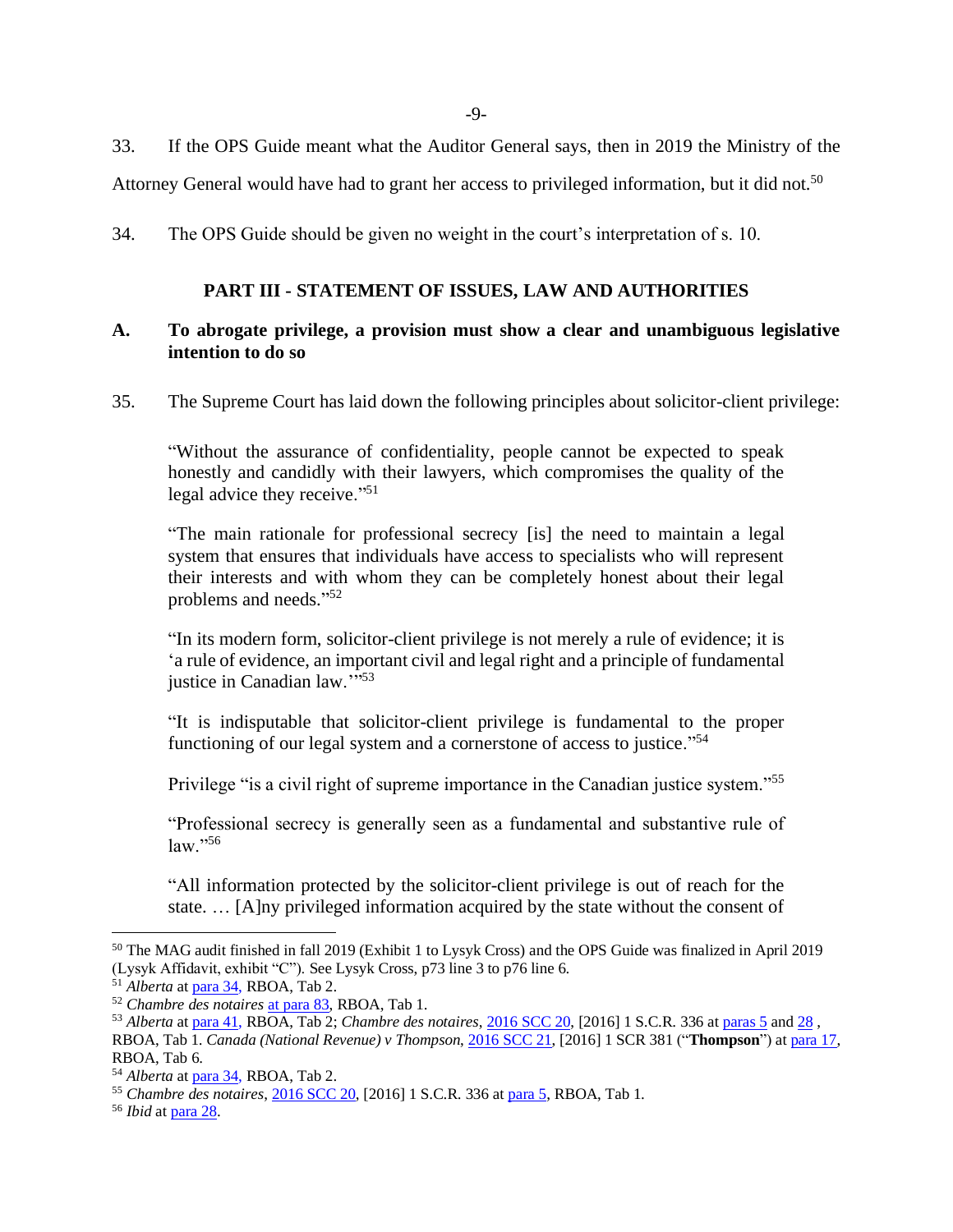the privilege holder is information that the state is not entitled to as a rule of fundamental justice."<sup>57</sup>

"Privilege is jealously guarded and should only be set aside in the most unusual circumstances." 58

Privilege "has deep significance and a unique status in our legal system."<sup>59</sup>

"As a substantive rule, solicitor-client privilege must remain as close to absolute as possible and should not be interfered with unless absolutely necessary."<sup>60</sup>

36. Because privilege is so fundamentally important to our legal system, legislation purporting to limit or deny it will be interpreted restrictively.<sup>61</sup> The language of such a provision "must be explicit and evidence a clear and unambiguous legislative intent to do so."<sup>62</sup> Where the provision is not clear, it must be interpreted as not stripping privilege from communications or documents that it would normally protect.<sup>63</sup>

37. This approach to solicitor-client privilege is consistent with the modern approach to statutory interpretation, which requires courts to read the words of a statute "in their entire context and in their grammatical and ordinary sense harmoniously with the scheme of the Act, the object of the Act, and the intention of Parliament."<sup>64</sup>

38. The same interpretation principles apply to litigation privilege and settlement privilege. They, like solicitor-client privilege, are class privileges, not case-by-case privileges. That is, they "entail a presumption of immunity from disclosure once the conditions for [their] application have

<sup>57</sup> *Lavallee, Rackel & Heintz v. Canada (Attorney General); White, Ottenheimer & Baker v. Canada (Attorney General); R. v. Fink, [2002 SCC 61 \(CanLII\),](https://www.canlii.org/en/ca/scc/doc/2002/2002scc61/2002scc61.html) [2002] 3 SCR 209* ("**Lavallee**") a[t para 24,](https://www.canlii.org/en/ca/scc/doc/2002/2002scc61/2002scc61.html) RBOA, Tab 7.

<sup>58</sup> *Alberta* a[t para 34,](https://canlii.ca/t/gvskr#par34) RBOA, Tab 2.

<sup>59</sup> *Chambre des notaires* a[t para 28](https://canlii.ca/t/grxb1#par28) , RBOA, Tab 1.

<sup>60</sup> *Alberta* a[t para 43,](https://canlii.ca/t/gvskr#par43) RBOA, Tab 2; *Chambre des notaires*[, 2016 SCC 20,](https://www.canlii.org/en/ca/scc/doc/2016/2016scc20/2016scc20.html) [2016] 1 S.C.R. 336 a[t para 28,](https://canlii.ca/t/grxb1#par28) RBOA, Tab 1; *Canada (Attorney General) v. Federation of Law Societies of Canada[, 2015 SCC 7 \(CanLII\),](https://www.canlii.org/en/ca/scc/doc/2015/2015scc7/2015scc7.html) [2015] 1 SCR 401*

<sup>(&</sup>quot;**Federation of Law Societies**") a[t para 44,](https://canlii.ca/t/gg977#par44) RBOA, Tab 8; *Lavallee* at [para 36,](https://www.canlii.org/en/ca/scc/doc/2002/2002scc61/2002scc61.html) RBOA, Tab 7; *Thompson* at [para 18,](https://canlii.ca/t/grxb3#par18) RBOA, Tab 6.

<sup>61</sup> *Ibid* a[t para 24.](https://canlii.ca/t/grxb3#par24)

<sup>62</sup> *Alberta* a[t paras 28](https://canlii.ca/t/gvskr#par28) an[d 71,](https://canlii.ca/t/gvskr#par71) RBOA, Tab 2.

<sup>63</sup> *Thompson*[, 2016 SCC 21,](https://www.canlii.org/en/ca/scc/doc/2016/2016scc21/2016scc21.html) [2016] 1 SCR 381 at [para 25,](https://canlii.ca/t/grxb3#par25) RBOA, Tab 6; *Alberta* at [para 28,](https://canlii.ca/t/gvskr#par28) RBOA, Tab 2.

<sup>64</sup> *Lizotte v Aviva Insurance Company of Canada*[, 2016 SCC 52](https://www.canlii.org/en/ca/scc/doc/2016/2016scc52/2016scc52.html) ("**Lizotte**") a[t para 61,](https://www.canlii.org/en/ca/scc/doc/2016/2016scc52/2016scc52.html#par61) RBOA, Tab 9.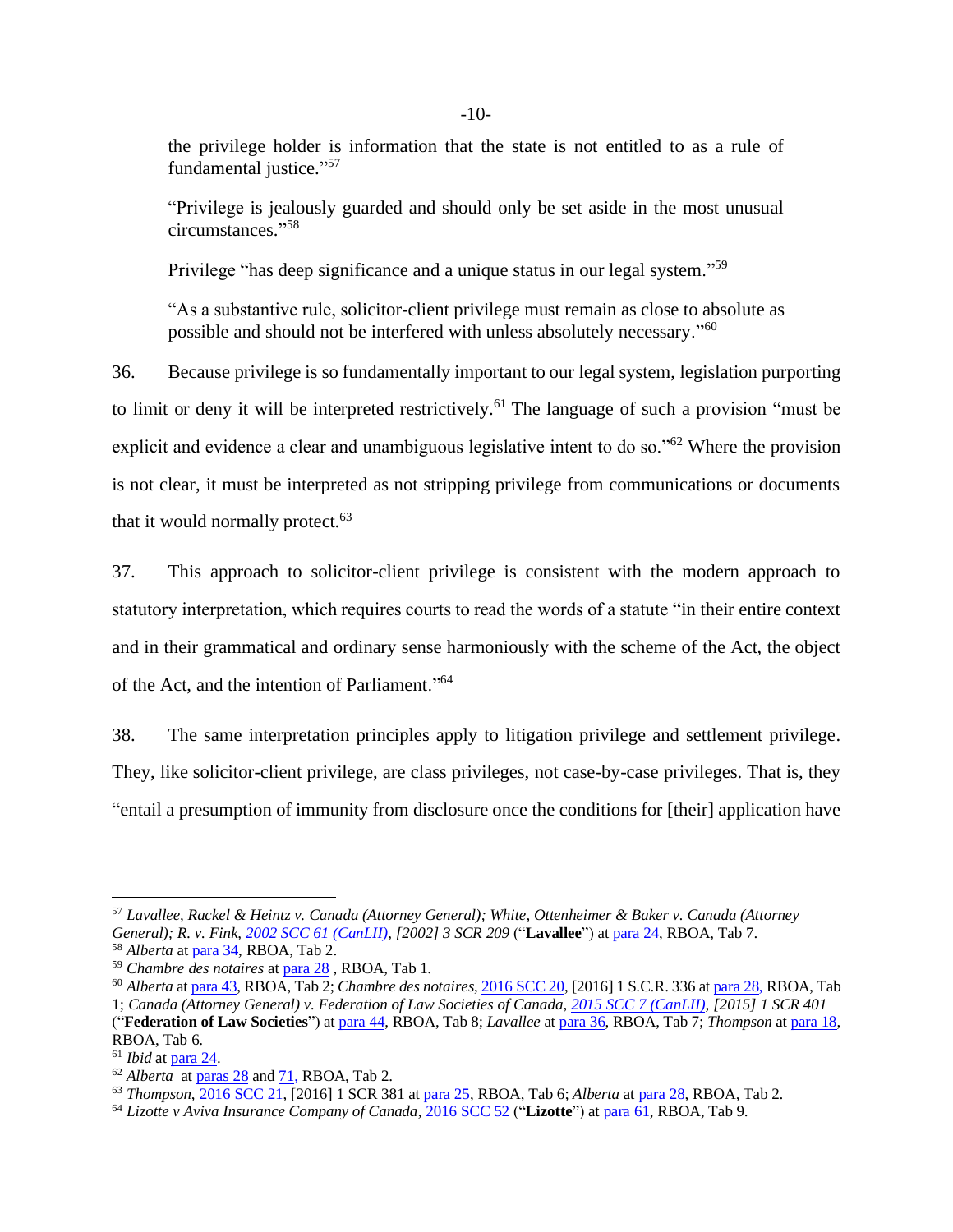been met."<sup>65</sup> As common-law class privileges, they can only be abrogated by legislation if there is clear and explicit language showing an intention to do so.<sup>66</sup>

## <span id="page-13-0"></span>**B. The** *Auditor General Act* **does not demonstrate a clear and unambiguous legislative intent to abrogate privilege**

## *(i) The words of the* **Auditor General Act** *do not demonstrate a clear and unambiguous intention to abrogate privilege*

39. The language of s. 10 itself does not expressly say that an audit subject must disclose privileged information.

40. Rather, s. 10(1) and (2) are general disclosure provisions that do not mention privilege at all. They cannot be interpreted to compel the disclosure of privileged information: "privilege cannot be abrogated by inference. Open-textured language governing production of documents will be read not to include solicitor-client documents."<sup>67</sup>

41. Where s. 10 does refer to privilege, in subsection (3), it is still not to *compel disclosure* of privileged information. Rather, it is to ensure that *where privileged information is disclosed,* it is not construed as a waiver of privilege.

42. The Auditor General places a great deal of weight on the words in s. 10(3), "a disclosure to the Auditor General under subsection  $(1)$  or  $(2)$ ." (emphasis added). She argues that, because subsections (1) and (2) create mandatory duties of disclosure, s. 10(3) must mean that ss. 10(1) and (2) require the disclosure of privileged information. This is a multi-step argument that requires reading the statute to mean something that it does not expressly say.

43. Where the Ontario Legislature truly intends to abrogate privilege, it does so in much more express language. The following are three examples:

-11-

<sup>65</sup> *Lizotte* a[t paras 33-34,](https://canlii.ca/t/gvskp#par33) RBOA, Tab 9.

<sup>66</sup> *Lizotte* a[t paras 63-65,](https://canlii.ca/t/gvskp#par63) RBOA Tab 9. See also *Liquor Control Board of Ontario v Magnotta Winery Corporation*, [2010 ONCA 681](https://www.canlii.org/en/on/onca/doc/2010/2010onca681/2010onca681.html?autocompleteStr=Liquor%20Control%20Board%20of%20Ontario%20v%20Magnotta%20Winery%20Corporation%20&autocompletePos=1) at paras [36-38,](https://canlii.ca/t/2d05p#par36) RBOA, Tab 10.

<sup>67</sup> *Canada (Privacy Commissioner) v Blood Tribe Department of Health*[, 2008 SCC 44](https://www.canlii.org/en/ca/scc/doc/2008/2008scc44/2008scc44.html) ("**Blood Tribe**") a[t para 11,](https://canlii.ca/t/1zhmr#par11) RBOA, Tab 11.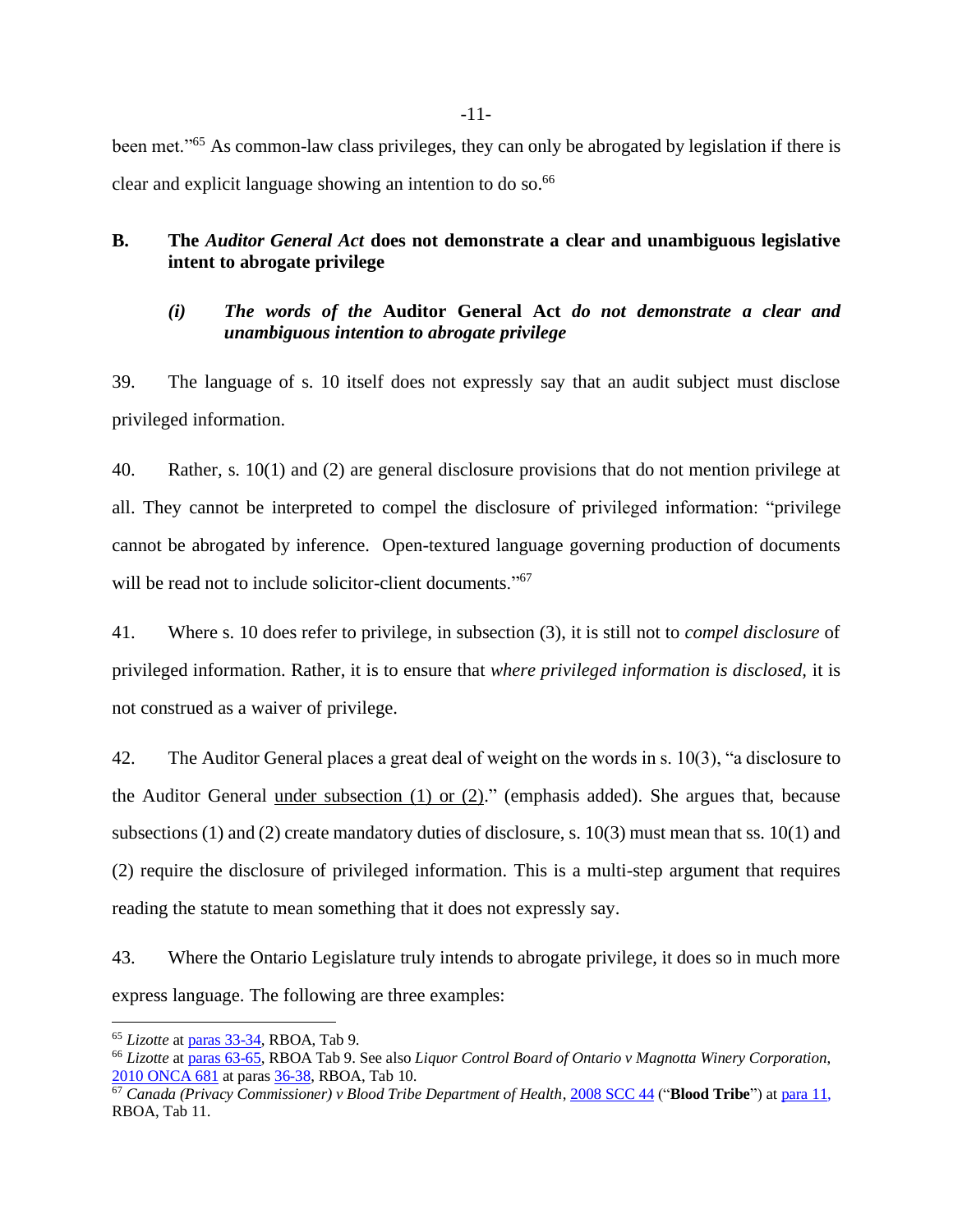(a) *Law Society Act***, s. 49.8(1)**: "A person who is required under section 42, 49.2, 49.3 or 49.15 to provide information or to produce documents shall comply with the requirement even if the information or documents are privileged or confidential."<sup>68</sup>

(b) *Health Insurance Act***, s. 43.1(6)**: "Subsections (1) and (5) apply even if the information reported is confidential or privileged and despite any Act, regulation or other law prohibiting disclosure of the information."<sup>69</sup>

(c) *Archives and Recordkeeping Act, 2006***, s. 8(4)**: "Despite any other Act or privilege, the Archivist shall have access to any public record for the purpose of exercising or performing the Archivist's powers or duties under this Act... $\cdot$ <sup>70</sup>

44. Such language could have been introduced in s. 10 of the *Auditor General Act*, if the Legislature's intention had truly been to abrogate privilege.

45. Where the Nova Scotia legislature intended to grant to its Auditor General the power to compel privileged information, it used equally express language:

14 (1) Notwithstanding the *Freedom of Information and Protection of Privacy Act* or any other legislation, **and notwithstanding any other rights of privacy, confidentiality or privilege, including solicitor-client privilege, litigation privilege, settlement privilege and public interest immunity**, the Auditor General has the right of unrestricted access, at all times, to all records of any auditable entity, including the right to copy such records and to any things or property belonging to or used by any auditable entity, and every officer, employee and agent of any auditable entity shall forthwith provide the Auditor General any such information or explanations, or information concerning its duties, activities, organization and methods of operation, that the Auditor General believes to be necessary to perform the Auditor General's duties under this Act.<sup>71</sup>

46. This is the sort of "clear, explicit, and unambiguous" language that would have been required to abrogate privilege in the *Auditor General Act*.

<sup>68</sup> *Law Society Act*[, RSO 1990, c L.8, s. 49.8\(1\).](https://canlii.ca/t/2h8#sec49.8)

<sup>69</sup> *Health Insurance Act*[, RSO 1990 c H.6, s. 43.1\(6\).](https://canlii.ca/t/2fn#sec43.1)

<sup>70</sup> *Archives and Recordkeeping Act*[, 2006, SO 2006, c 34, Sch A, s. 8\(4\).](https://canlii.ca/t/344#sec8)

<sup>71</sup> *[Auditor General Act](https://canlii.ca/t/52tpj)*, SNS 2010, c 33, s. 14(1).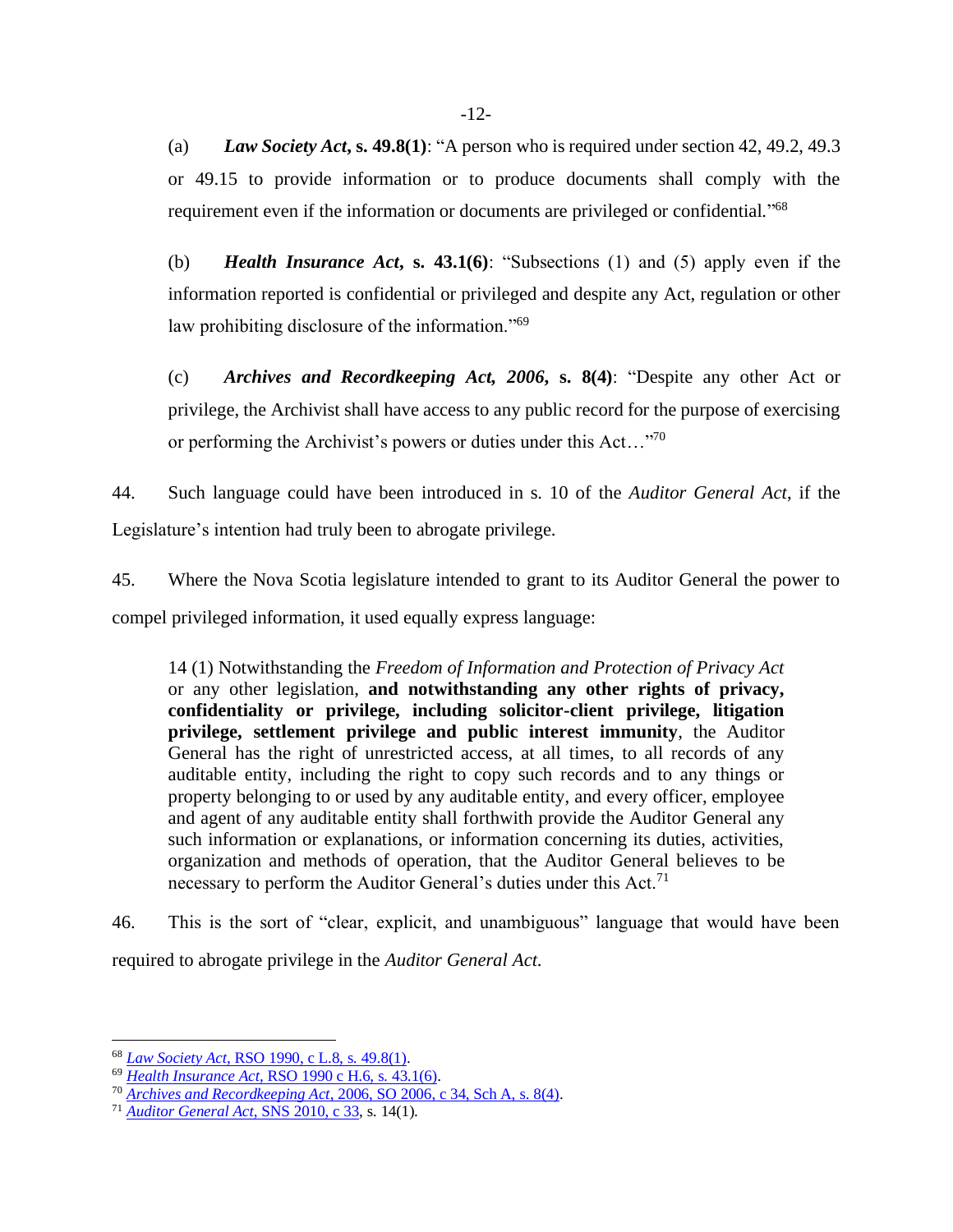47. The Auditor General's argument amounts to bootstrapping. In the absence of direct and express language, as exists in several other statutes, she seeks an *inference* that ss. 10(1) and (2) require that disclosure, *not on their own* but *only* when read in light of s. 10(3).

48. This argument, based on inference rather than clear and explicit intention, is exactly the kind that is insufficient to abrogate privilege. To repeat the Supreme Court's words from *Blood Tribe*, "privilege cannot be abrogated by inference. Open-textured language governing production of documents will be read not to include solicitor-client documents."<sup>72</sup> Subsections 10(1) and (2) are open-textured, and the court cannot infer, from the offhand words in subsection (3), "under subsection (1) or (2)", that the legislature intended thereby to *completely abrogate privilege*. It is more plausible that by those words the legislature merely intended to *refer to* disclosure to the Auditor General when describing the circumstances that will not result in a *waiver* of privilege.

#### *(ii) The statutory scheme does not demonstrate a clear and unambiguous intention to abrogate privilege*

49. Looking more broadly at the *Auditor General Act*, it would be truly odd if s. 10 required the disclosure of privileged information. This is because the Act also contains a summons power that does *not* require such disclosure.<sup>73</sup>

50. Section 11 of the *Auditor General Act* gives the Auditor General the power to examine "any person" under oath, and subsection 11(2) provides that s. 33 of the *Public Inquiries Act, 2009* "applies to the examination." In turn, s. 33 of the *Public Inquiries Act, 2009* provides in subsection 33(13) that "nothing is admissible in evidence at an inquiry that would be inadmissible in a court by reason of any privilege under the law of evidence."

51. It would be incongruous if the Legislature chose to give the Auditor General the power to compel privileged information under s. 10, but not under s. 11. One would expect that, if she

<sup>72</sup> *Blood Tribe* a[t para 11,](https://canlii.ca/t/1zhmr#par11) RBOA, Tab 11.

<sup>&</sup>lt;sup>73</sup> See Lysyk cross, p80 line  $15 - p81$  line 3.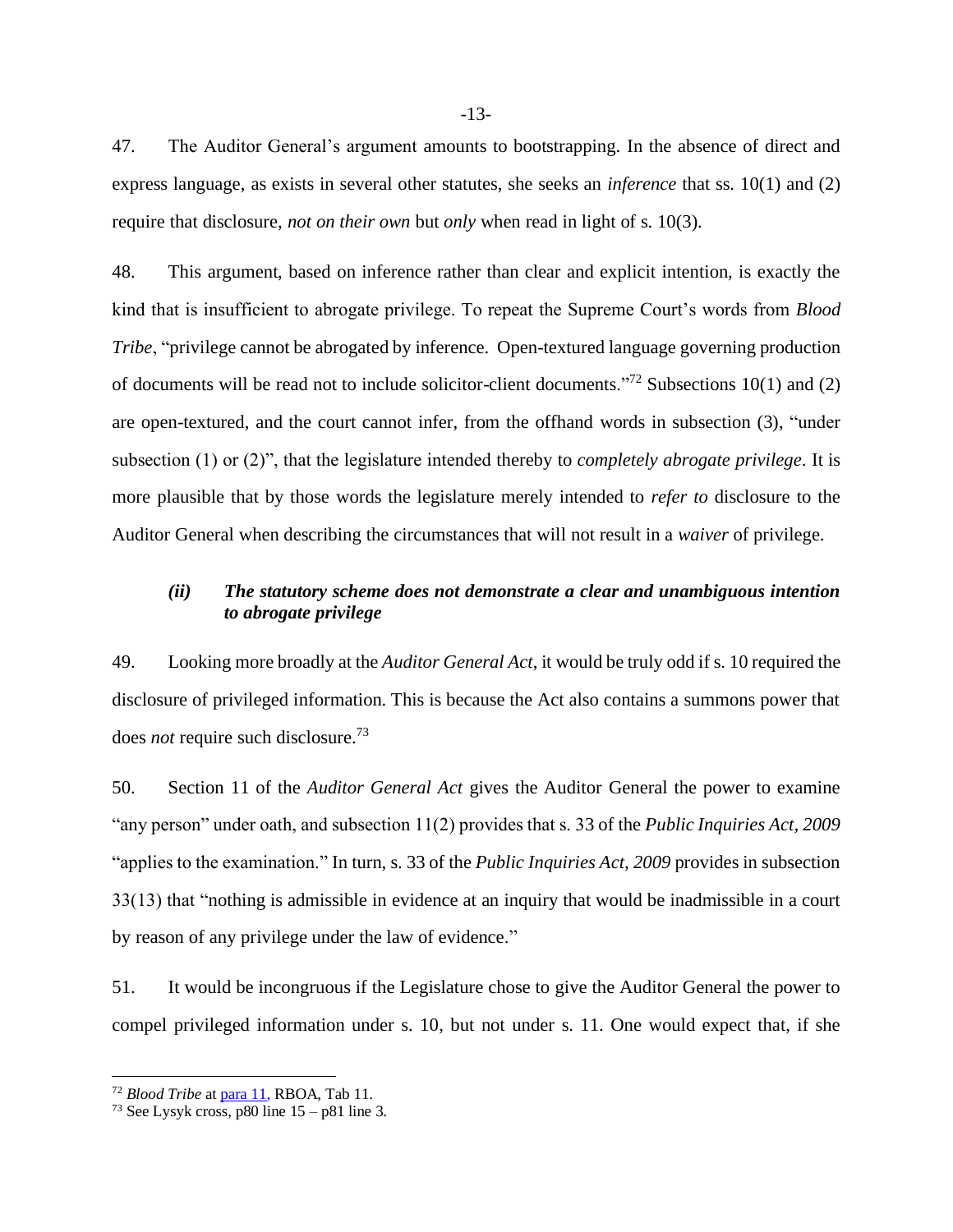needed access to privileged information, she should receive it no matter the procedural vehicle. Indeed, one would expect that a summons would be an *escalated* means of investigation, to be used where s. 10 did not achieve compliance. To allow the Auditor General *less access* under s. 11 than what is available under s. 10 would be inexplicable.

52. The Auditor General makes much of the reference in the legislative debates to s. 10 as a "powerful tool."<sup>74</sup> What her factum *omits* is the reference to s. 11 as *also* being a "powerful tool":

Section 11 is the third tool that the Auditor General has to root out this malfeasance: "The Auditor General may examine any person on oath on any matter pertinent to an audit or examination." That is a powerful tool. …

These are powerful tools to enable the Auditor General under Bill 18 to root out financial mismanagement and to hold all of us here in this Legislature from all parties, and hold the government, accountable to the taxpayers of Ontario. That's why I am proud to support Bill  $18^{75}$ 

53. Yet the Auditor General concedes that s. 11 *cannot* be used to compel privileged information. If s. 11 is a "powerful tool" even though it cannot reach privileged information, then calling s. 10 a "powerful tool" does *not* indicate that s.10 does reach privileged information.

54. In the context of this case, the Auditor General's interpretation of ss. 10 and 11 would have two absurd results:

(a) The Auditor General would be able to compel privileged information from the University under s. 10, but *not* from its President pursuant to the summons she served on August  $11^{76}$ 

(b) Sara Kunto, the University's former General Counsel, could speak freely about privileged information in a voluntary interview with the Auditor General, and the

<sup>74</sup> Applicant's factum, paragraph 59.

<sup>75</sup> Hansard, May 17, 2004, p2311, AR p127.

<sup>76</sup> See Mudryk affidavit, exhibit "C", RR p13.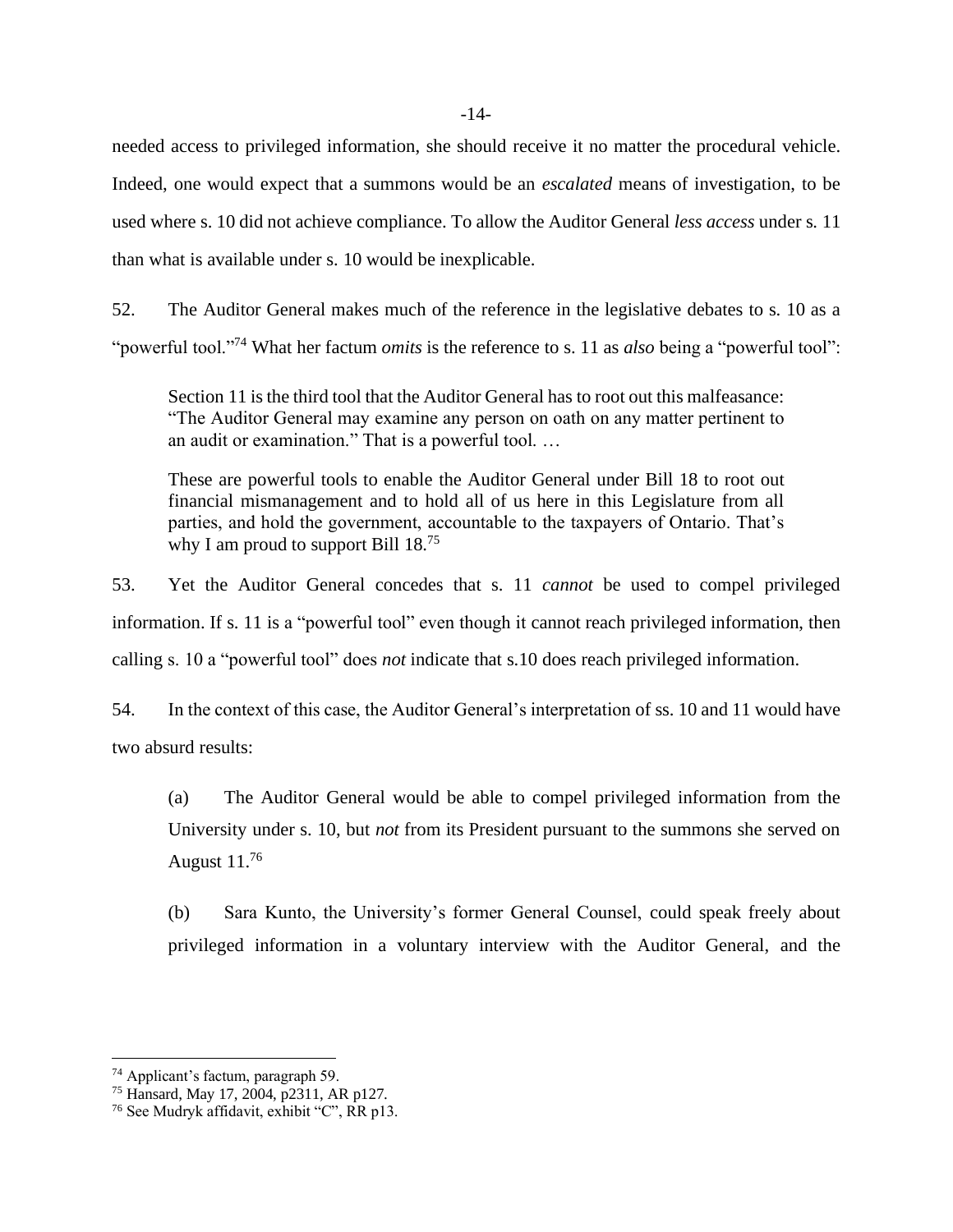University could not object. But the Auditor General could *not* compel that same information if the interview were conducted pursuant to a summons.<sup>77</sup>

55. The only interpretation of s. 10 that is consistent with the scheme of the Act is that it, like s. 11, does *not* compel the production of privileged information.

#### *(iii) The legislative history of the* **Auditor General Act** *does not demonstrate a clear and unambiguous intention to abrogate privilege*

56. The Auditor General's theory is that, in 2004, the Ontario Legislature changed the law to give the Auditor General "free access" to privileged information, and to compel all audit subjects to disclose privileged information to her.

57. It is noteworthy that, also in 2004, the Act was extended to cover the broader public sector, including universities and hospitals. So the Auditor General asserts that the Legislature intended to abrogate privilege, a fundamental civil and constitutional right, of broad sectors of the Ontario economy that are not part of government and that had not previously been subject to the Auditor General's oversight at all.

58. If this theory were correct, one would expect *some* discussion in the Legislature about this momentous step. One would also expect consultations with the legal profession, and submissions by the various legal professional organizations. Nothing of the sort occurred. The Minister of Finance, who introduced Bill 18, never mentioned any abrogation of privilege whatsoever. Neither did any of the various MPPs who addressed it.

59. Bill 18 never even went before the responsible legislative committee, the Standing Committee on the Legislative Assembly. It went straight to third reading without any committee consideration whatsoever.<sup>78</sup>

<sup>77</sup> See Lysyk affidavit, exhibit "D", AR p70.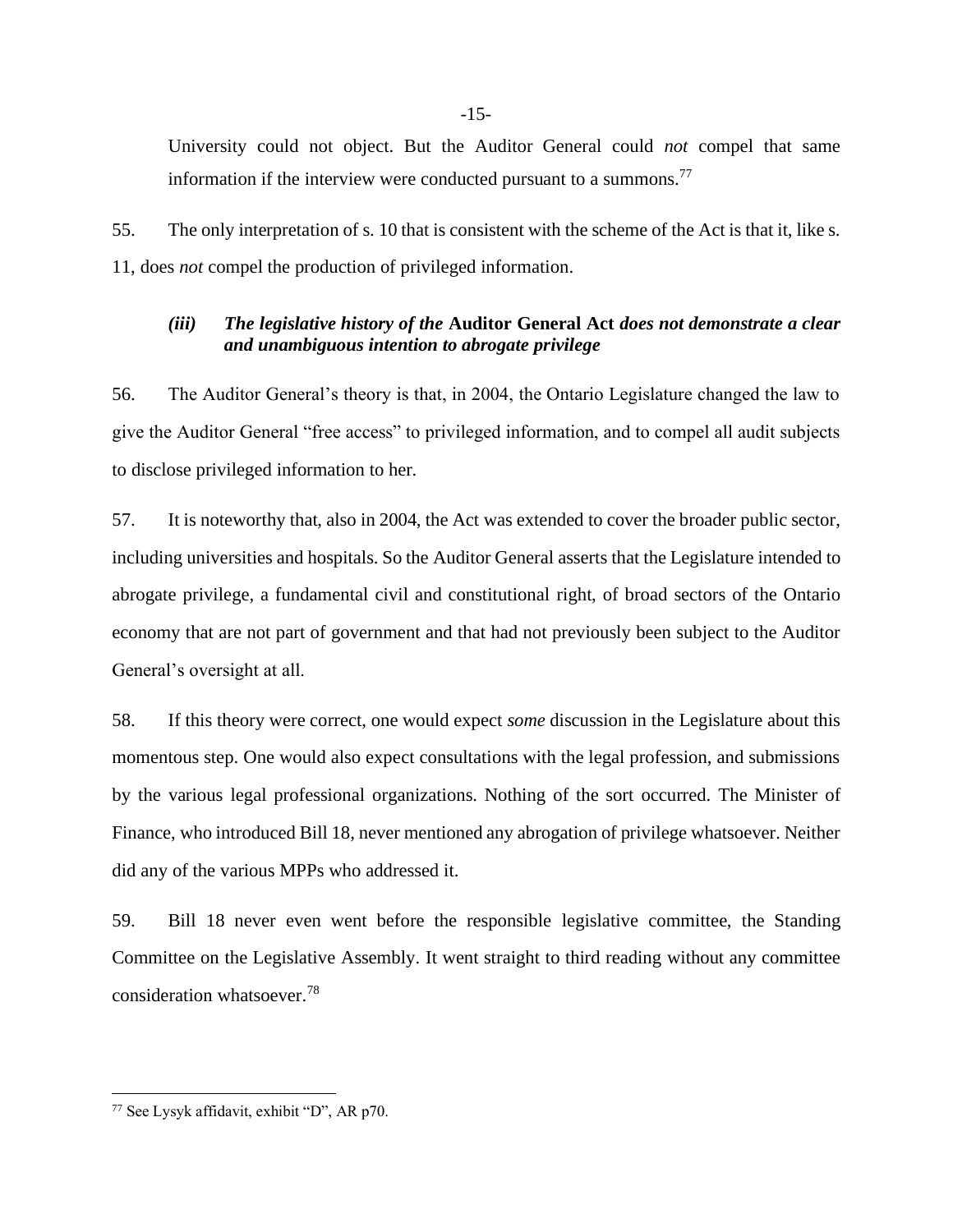60. The only MPPs who mentioned s. 10(3) at all were Progressive Conservative opposition MPPs. And, when they did, it was to state that it *prevented waiver*. 79

61. Further, as outlined above in the Facts section, MPPs from both the governing Liberals and the opposition Progressive Conservatives stated that Bill 18 was substantively identical to the predecessor bills that they had introduced in the previous years. None of those bills had addressed privilege. This is additional evidence that s. 10 was not intended to abrogate privilege.

62. In sum, given the legislative history, the far more persuasive interpretation of s. 10 is that it was simply intended to complement the existing practice whereby audit subjects *could* disclose privileged information to the Auditor General, by clarifying that doing so did not waive privilege.

#### *(iv) The purpose of s. 10 does not demonstrate a clear intention to abrogate privilege*

#### 63. Nothing about the Auditor General's role requires access to privileged information.

64. The Auditor General will still have access to all an audit subject's non-privileged information, including all financial information. This will provide abundant information by which to judge whether public money was properly spent. She will also have access to any privileged information that an audit subject voluntarily provides.

65. The courts in the both the other provinces that have considered whether Auditors General can access privileged documents have ruled that they cannot.

66. In Nova Scotia, in an insurance action, the defendants sought from the Province privileged documents that it had produced to its Auditor General. The government argued that no waiver had occurred because it had been mandatory to give privileged information to the Auditor General. That province's Supreme Court disagreed, holding: "The difficulty with that aspect of the

<sup>78</sup> See Hansard, November 18, 2004,

[https://www.ola.org/en/legislative-business/house-documents/parliament-38/session-1/2004-11-18/hansard#PARA3](https://www.ola.org/en/legislative-business/house-documents/parliament-38/session-1/2004-11-18/hansard#PARA338) [38.](https://www.ola.org/en/legislative-business/house-documents/parliament-38/session-1/2004-11-18/hansard#PARA338)

 $\frac{79}{79}$  Hansard, April 19, 2004, AR pp104 and 105; Hansard, May 17, 2004, AR p122.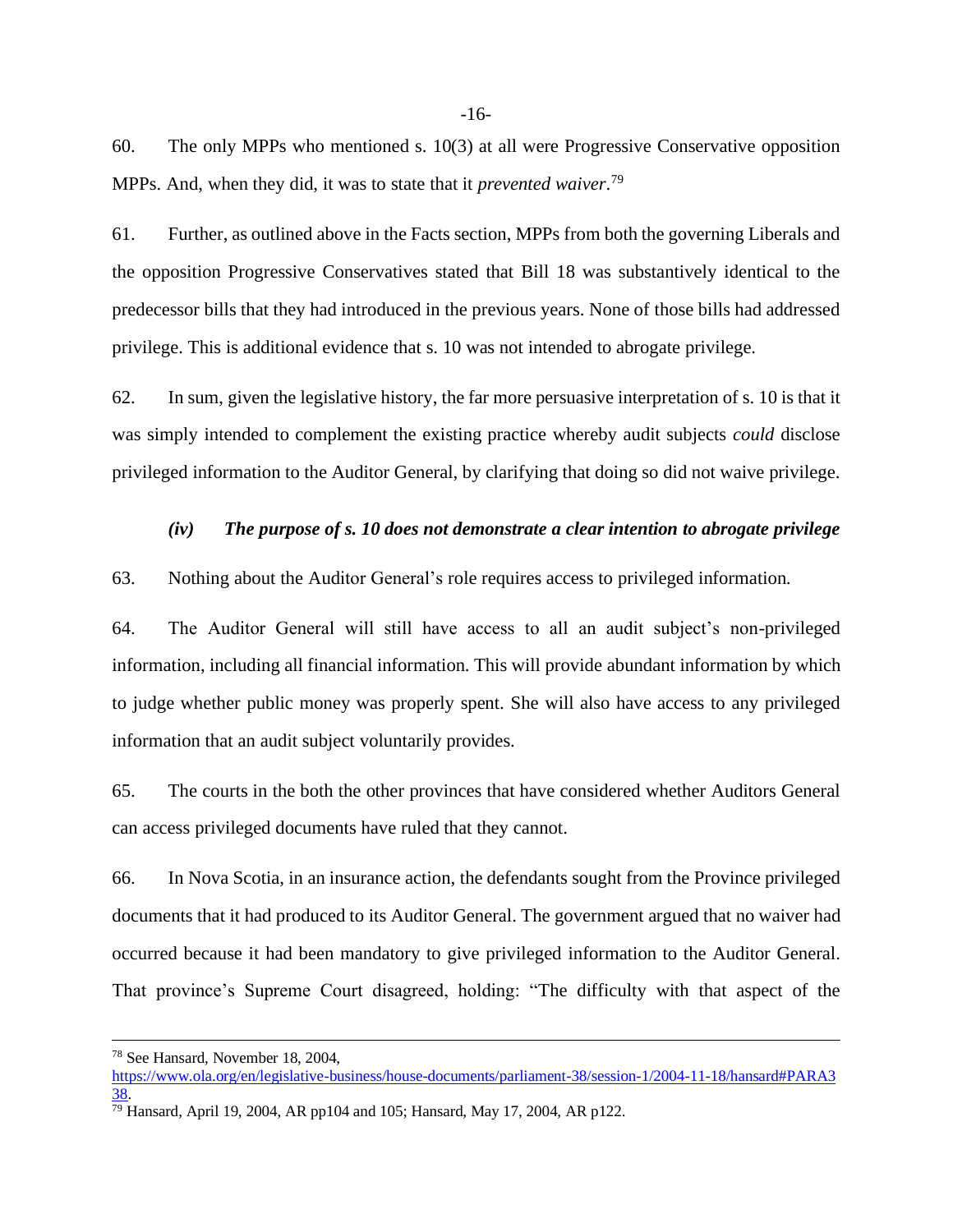Province's argument is that the Auditor General's power to compel production of documents does not extend to those protected by solicitor-client privilege."<sup>80</sup> (As stated above, after this case was decided, the Nova Scotia statute was amended to unmistakeably require the production of privileged information. No such language exists in the Ontario statute.)

67. In British Columbia, the Auditor General sought a declaration that it was entitled to privileged information from audit subjects. The Supreme Court of that province held:

[P]rivilege does not act as a shield, obscuring from view matters that should be publically aired. But that is the reaction of many in this contest between those who assert the privilege and the Auditor General in his quest for "transparency" and "accountability".

**Solicitor-client privilege is not a lawyer's "trick" to avoid proper scrutiny of her client's conduct or the steps taken on his or her behalf during the retainer, it is a critical civil right**. All citizens must be able to freely discuss their legal positions with their lawyers and to take frank advice thereon, secure in the knowledge that this relationship - that between solicitor and client - is as sacred as any secular business relationship can be.

**It would be wrong to conclude that the result in this case represents the triumph of secrecy over transparency and accountability. It rather represents the reaffirmation of a principle which is a cornerstone value in our democracy and which has been so for hundreds of years**. While the privilege may be abrogated by legislation, clear and unambiguous language doing so is required and even then the legislation must be consistent with the *Charter*. 81

68. The B.C. court also held that Auditors General do not require access to privileged information: "the Auditor General's submission that he inevitably requires complete and unfettered access to solicitor-client privileged materials simply to 'do his job', cannot be accepted." 82

69. The Auditor General of Ontario has no demonstrated need for privileged information. In a 2019 audit, she demanded, but eventually proceeded without, access to privileged files of Crown

<sup>80</sup> *Nova Scotia (Attorney General) v Royal & Sun Alliance Insurance Co. of Canada* (2000)[, 189 NSR \(2d\) 290 \(SC\)](https://www.canlii.org/en/ns/nssc/doc/2000/2000canlii1080/2000canlii1080.html?autocompleteStr=Nova%20Scotia%20(Attorney%20General)%20v%20Royal%20%26%20Sun%20Alliance%20Insurance%20Co.%20of%20Canada%20(2000)%20189&autocompletePos=1) at [para 25,](https://canlii.ca/t/1f1gz#par25) RBOA, Tab 12.

<sup>81</sup> *British Columbia (Auditor General) v British Columbia (Attorney General)*[, 2013 BCSC 98](https://www.canlii.org/en/bc/bcsc/doc/2013/2013bcsc98/2013bcsc98.html?resultIndex=1) a[t paras 23-25,](https://canlii.ca/t/fvttt#par23) RBOA, Tab 13.

<sup>82</sup> *Ibid* a[t para 139.](https://canlii.ca/t/fvttt#par139)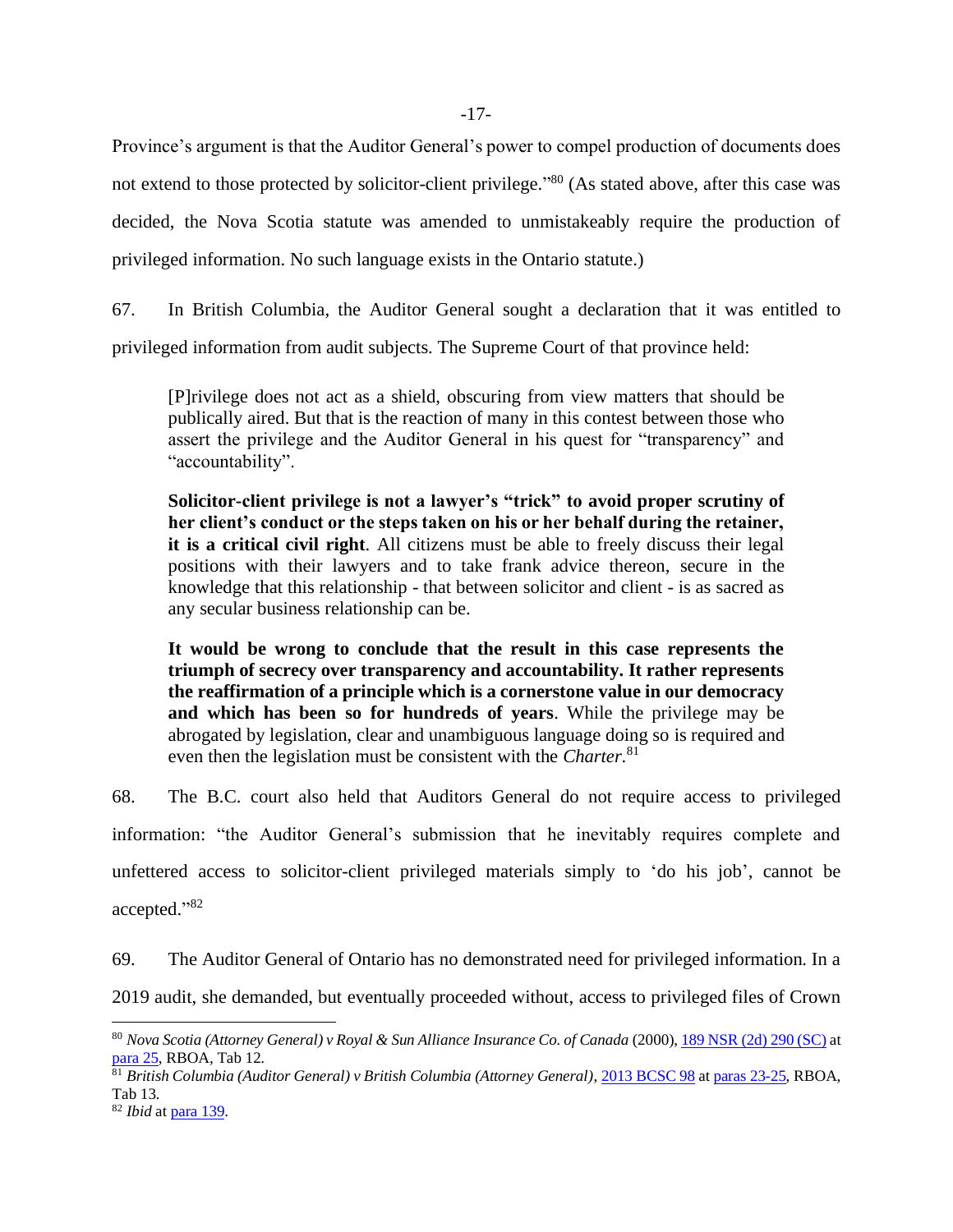Attorneys for criminal cases. In the audit of Laurentian, the Auditor General formally advised in writing that she would not legally pursue access to privileged information, but would rely only on the information that Laurentian University produced voluntarily. She has testified that privileged information merely "informs" her work.<sup>83</sup> The overall conclusion is that she has no pressing need to see privileged information, but merely requests it because she asks for "all information." In other words, it seems borne more out of habit or convenience, than any real necessity.

## <span id="page-20-0"></span>**C. If s. 10 of the Act did abrogate privilege as the Auditor General contends, it would be unconstitutional**

70. As further reassurance that s. 10, correctly interpreted, does not compel audit subjects to provide privileged information, consider the constitutional implications if it did. If s. 10 abrogated privilege, it would be in flagrant violation of the *Charter of Rights*. The Legislature is presumed to enact constitutional legislation. This buttresses the alternative interpretation, which is that s. 10 does not abrogate privilege and, in particular, that s. 10(3) is meant to *prevent* waiver, rather than *compel* disclosure.

71. The Auditor General's interpretation of s. 10 would infringe two *Charter* rights, the right to be free from unreasonable search and seizure under s. 8, and the right not to be deprived of life, liberty and security of the person unless in accordance with the principles of fundamental justice, under s. 7.

## *(i) The right to freedom from unreasonable search and seizure under s. 8 would be engaged*

72. If s. 10 compels disclosure of privileged information, it would engage s. 8 of the *Charter*. 73. There are two questions that must be answered to determine whether a government action infringes s. 8 of the *Charter*. The first is whether the government action intrudes upon a reasonable

<sup>83</sup> Lysyk Cross, p21 line 5 to 14.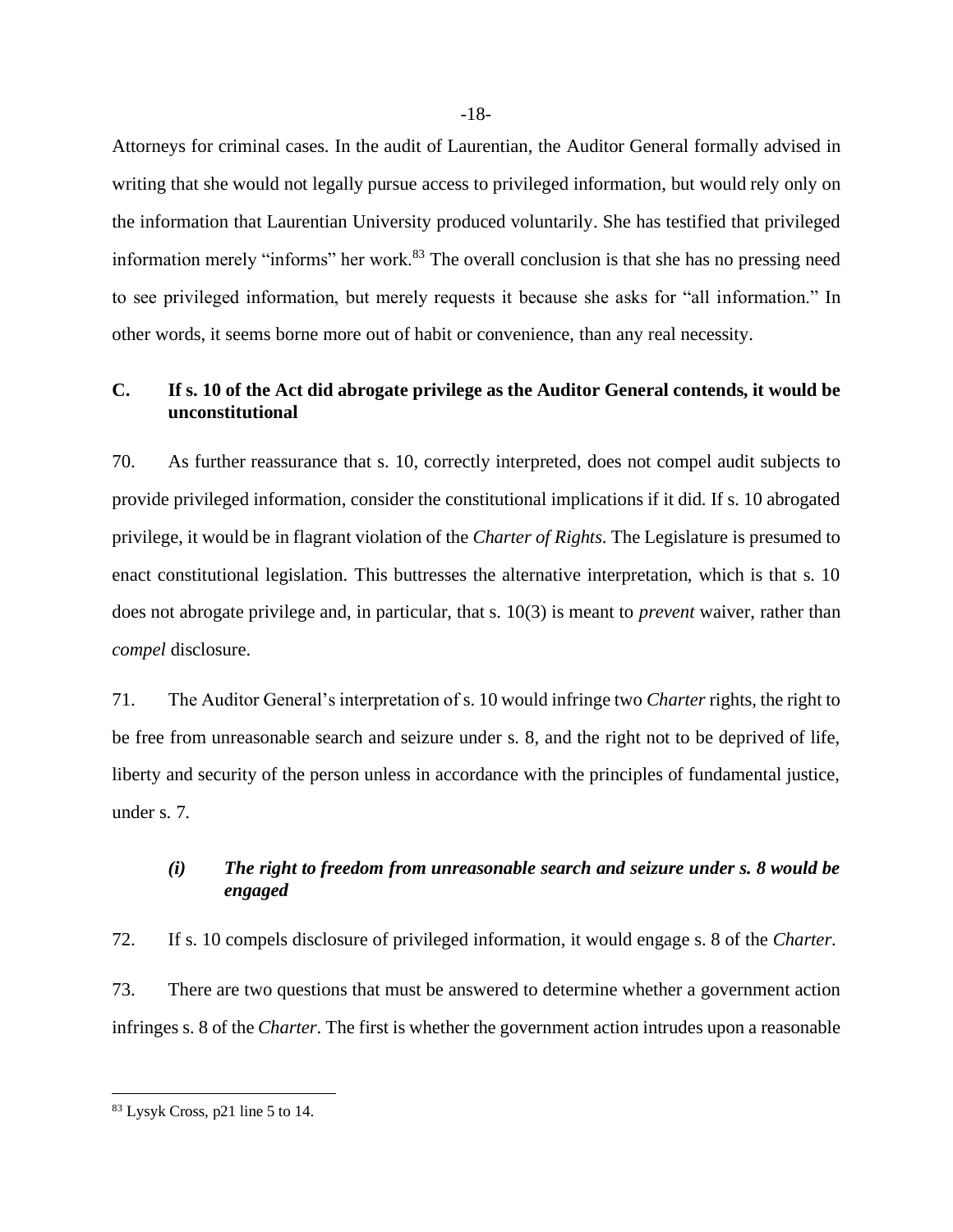expectation of privacy. If it does, it is a seizure within the meaning of s. 8. The second is whether the seizure is an unreasonable intrusion on that right to privacy.<sup>84</sup>

74. A legal requirement to produce documents is a seizure under s. 8 of the *Charter*. <sup>85</sup> It intrudes upon a reasonable expectation of privacy: the University has a reasonable expectation of privacy in its privileged information.

75. That expectation of privacy is not diminished by the regulatory context of s. 10. The reasonable expectation of privacy in information protected by privilege is *always* high, even though the infringement of privilege arises in a civil, administrative, or regulatory context.<sup>86</sup> "The main driver of that elevated expectation of privacy is the specially protected nature of the solicitor-client relationship, not the context in which the state seeks to intrude into that specially protected zone."<sup>87</sup> A balancing exercise under s. 8 will not be appropriate.<sup>88</sup>

#### *(ii) The right to liberty under s. 7 would be engaged*

76. A statutory requirement to disclose privileged information will engage s. 7 of the *Charter* if there is a penalty of imprisonment if a person does not comply with that requirement.<sup>89</sup>

77. The requirements in s. 10 engage s. 7 of the *Charter* because of s. 11.2, which creates the offence of "obstructing" the Auditor General. That offence is punishable by up to one year in prison. In this case, the Auditor General has asserted that the University's failure to provide privileged information constitutes the offence of obstruction.<sup>90</sup> If s. 10 requires audit subjects to provide privileged information, and if they commit an offence punishable by imprisonment if they do not, then s. 10 implicates the right to liberty.

<sup>84</sup> *Chambre des notaires* a[t para 27,](https://canlii.ca/t/grxb1#par27) RBOA, Tab 1.

<sup>85</sup> *Ibid* a[t paras](https://canlii.ca/t/grxb1#par6) 6 an[d 27.](https://canlii.ca/t/grxb1#par27)

<sup>86</sup> *Ibid* a[t paras 30-39.](https://canlii.ca/t/grxb1#par30)

<sup>87</sup> *Federation of Law Societies* a[t para 38,](https://canlii.ca/t/gg977#par38) RBOA, Tab 8.

<sup>88</sup> *Chambre des notaires* a[t para 37,](https://canlii.ca/t/grxb1#par37) RBOA, Tab 1.

<sup>89</sup> *Federation of Law Societies* a[t para 71,](https://canlii.ca/t/gg977#par71) RBOA, Tab 8.

<sup>&</sup>lt;sup>90</sup> Letter from Bonnie Lysyk to Dr Haché, August 11, 2021, Exhibit "G" to the Mudryk Affidavit, RR tab 1G, page 24. See also Lysyk cross, p82 line – p84 line 25.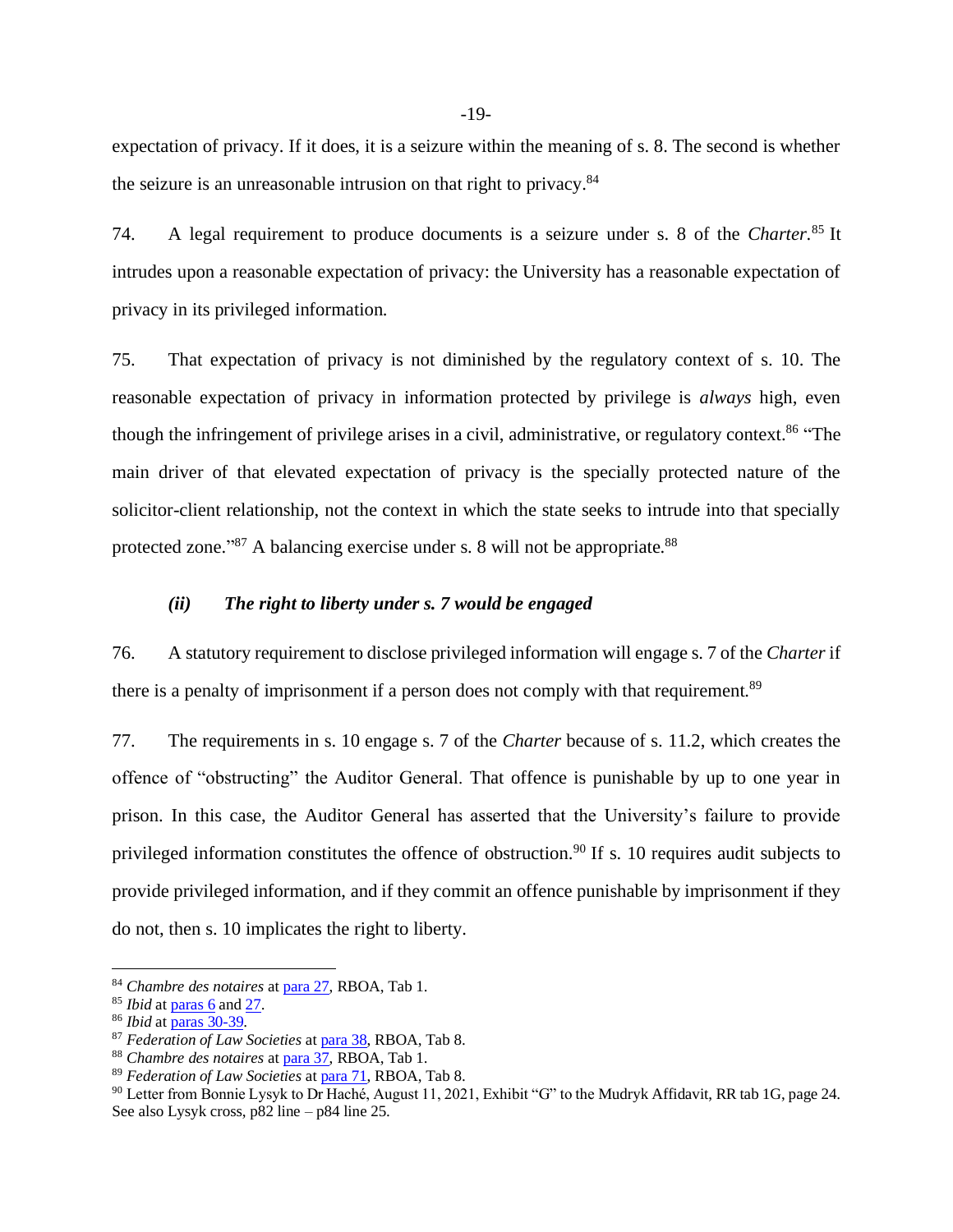78. Since solicitor-client privilege is a principle of fundamental justice, any legislative provision that abrogated it more than "absolutely necessary" and imposed penal sanctions would infringe the right to liberty not in accordance with the principles of fundamental justice.

79. That said, since s. 8 is also engaged, an independent s. 7 analysis may be unnecessary.<sup>91</sup>

## *(iii) Either the s. 7 or s. 8 infringement could not be justified*

80. A legislative provision that, as a matter of statutory interpretation, *does* abrogate solicitor-client privilege, will be unconstitutional if it intrudes on the privilege more than is "absolutely necessary":

Any legislative provision that interferes with professional secrecy more than is absolutely necessary will be labelled unreasonable. **Absolute necessity is as restrictive a test as may be formulated short of an absolute prohibition in every case.** … A procedure will withstand *Charter* scrutiny only if its impact on the professional secrecy of legal advisers is minimal, as minimal impairment "has long been the standard by which this Court has measured the reasonableness of state encroachments on solicitor-client privilege."<sup>92</sup>

**A legislative provision cannot, by abrogating professional secrecy, authorize the state to gain access to information that is normally protected, where the abrogation is not absolutely necessary to achieve the purposes of the legislation**. If the provision does so, the seizure will be unreasonable and contrary to s. 8 of the *Charter*. 93

81. Section 10, if interpreted as the Auditor General contends, would infringe privilege more

than absolutely necessary. Such a provision not only violates s. 8 of the *Charter*, but also cannot be

justified under s. 1.94

<sup>91</sup> *Federation of Law Societies* a[t paras](https://canlii.ca/t/gg977#par33) 33 an[d 73,](https://canlii.ca/t/gg977#par73) RBOA, Tab 8; *Lavallee* a[t paras 34-35.](https://www.canlii.org/en/ca/scc/doc/2002/2002scc61/2002scc61.html), RBOA, Tab 7.

<sup>92</sup> *Chambre des notaires* a[t para 38,](https://canlii.ca/t/grxb1#par38) RBOA, Tab 1. Also *Federation of Law Societies* a[t para 44,](https://canlii.ca/t/gg977#par44) RBOA, Tab 8. See also *Thompson* a[t para 18,](https://canlii.ca/t/grxb3#par18) RBOA, Tab 6: an intrusion on solicitor-client privilege can be permitted "only if doing so is absolutely necessary to achieve the ends of the enabling legislation."

<sup>93</sup> *Chambre des notaires* a[t para 81,](https://canlii.ca/t/grxb1#par81) RBOA, Tab 1.

<sup>94</sup> *Ibid* a[t para 91.](https://canlii.ca/t/grxb1#par91)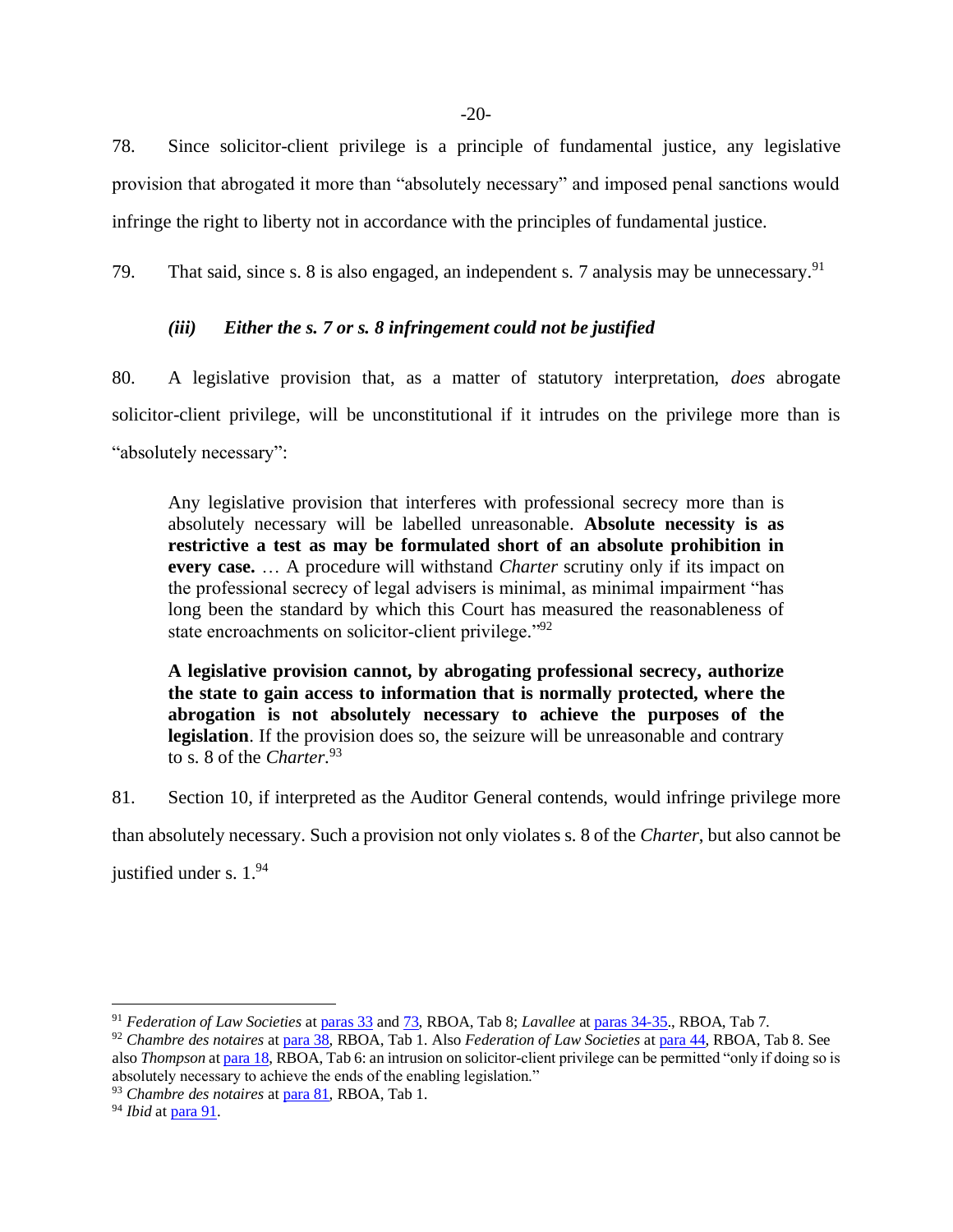#### *(1) No requirement for notice to the privilege holder*

82. A legislative scheme that infringes privilege must provide for notice to the privilege holder. Failure to do so is a serious constitutional flaw.<sup>95</sup>

83. The *Auditor General Act* does not provide for notice to any third-party privilege holders of demands that may result in their privileged information being disclosed to the Auditor General.

84. Here, such privilege holders include there are parties with whom the University may have had a common interest in litigation or another matter, whose lawyers worked with each other and shared privileged information. There are adverse parties who would jointly hold settlement privilege over settlement negotiations and agreements. And, there are staff members at Laurentian who may have communicated with their personal lawyers, for instance at Lacroix Lawyers, on their Laurentian email addresses.

85. Since the *Auditor General Act* does not provide for notice to privilege holders, it does not infringe privilege only to the extent "absolutely necessary."

#### *(2) Disclosure required where not absolutely necessary*

86. Second, s. 10 would require the disclosure of privileged information where it was not "absolutely necessary." Legislation that abrogates privilege must, to be constitutional, only permit it as a "measure of last resort."<sup>96</sup> Yet there is no requirement in s. 10 that the Auditor General must try to acquire information from non-privileged sources *before* demanding privileged information. Indeed, the Auditor General appears to demand privileged information as a "first resort." She asks for "all information" without distinguishing between what is privileged and non-privileged.<sup>97</sup>

87. If s. 10 applied to privileged information as the Auditor General contends, privileged information would have to be disclosed if "the **Auditor General believes** [it] to be necessary to

<sup>95</sup> E.g. *Ibid* at [paras 45-49.](https://canlii.ca/t/grxb1#par45)

<sup>96</sup> *Ibid* a[t para 58.](https://canlii.ca/t/grxb1#par58)

 $97$  Lysyk cross, p17 line 10 – p19 line 1.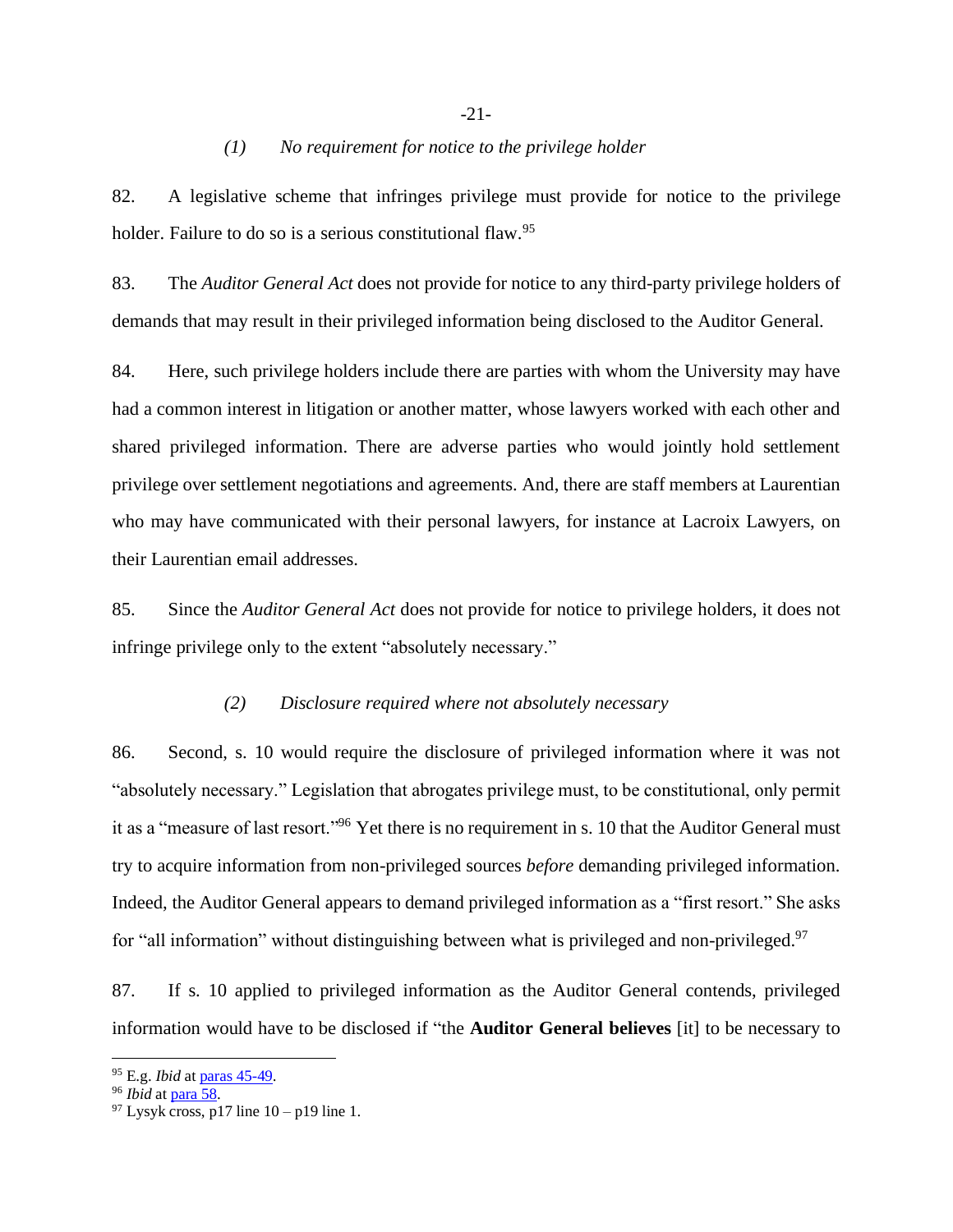perform his or her duties under this Act." The language appears to prioritize the subjective belief of the Auditor General. A "broad and undefined" power to compel privileged information will infringe s. 8 of the *Charter*. 98

88. Here, indeed, the Auditor General has used s. 10 to demand a broad range and great quantity of privileged information, with no attempt to tailor her demands to what is truly necessary for her audit. She has even demanded documents *after* the date range imposed by the Standing Committee that authorized her audit. Such indiscriminate production of privileged information is antithetical to the constitutional law on privilege, but would be routine if the Auditor General's interpretation of s. 10 is correct.

89. Yet there is no indication that seeing privileged information is necessary, let alone *absolutely* necessary, to the Auditor General's function. She will still have access to all non-privileged information, including all financial records. In a 2019 audit, she completed her report and made recommendations after the Ministry of the Attorney General *refused* to provide privileged information. Earlier in the audit of Laurentian, she advised that she would proceed *without* privileged information. There is ample evidence that privileged information is *not* necessary to allow the Auditor General to discharge her statutory mandate. She simply requests it because she asks for "all information", not because it is "absolutely necessary."

#### *(3) No mechanism to adjudicate disputes about privilege*

90. Under the *Auditor General Act*, the Auditor General cannot disclose privileged information that is disclosed to her  $(s, 27.1(3))$ , including in her report. However, there is no mechanism to resolve the scenario where the Auditor General and audit subject disagree about whether particular information is privileged.

<sup>98</sup> *Chambre des notaires* at [para 78,](https://canlii.ca/t/grxb1#par78) RBOA, Tab 1.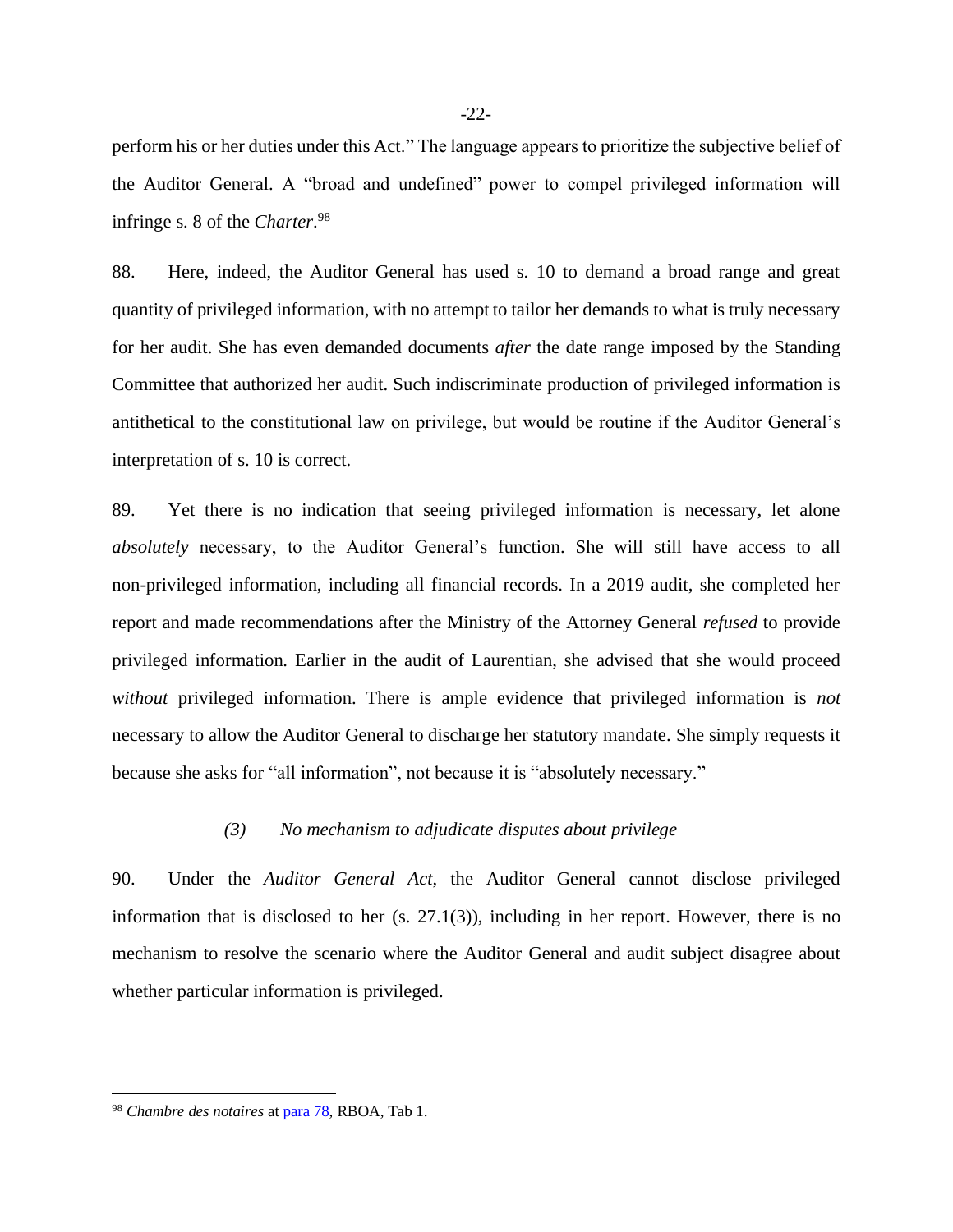91. The Nova Scotia statute, which expressly requires the disclosure of privileged information, provides for judicial review of disputes about privilege. Its s. 14(6) and (7) provide:

(6) Where the Auditor General and the auditable entity are unable to agree as to what records are privileged records, either party may make an application to the Supreme Court to determine the matter.

(7) Where an application has been made in accordance with subsection (6), the Auditor General shall not disclose the record in question until a determination has been made by the Supreme Court authorizing such disclosure.<sup>99</sup>

92. The Ontario Act entirely lacks any such mechanism. This is another piece of contextual evidence that the Ontario Legislature did not intend to abrogate privilege: another significant safeguard is missing.

## *(4) Duty of confidentiality does not mitigate infringement of privilege*

93. Although there is a duty of confidentiality in respect of privileged information in s. 27.1 of the *Auditor General Act*, disclosure to the Auditor General and her staff still represents a significant intrusion on privilege. As the Supreme Court has recognized:

Seen through the eyes of the client, **compelled disclosure to an administrative officer alone constitutes an infringement of the privilege** (*Blood Tribe*, at para. 21). Therefore, compelled disclosure to the Commissioner for the purpose of verifying solicitor-client privilege is itself an infringement of the privilege, **regardless of whether or not the Commissioner may disclose the information onward to the applicant**. 100

94. Disclosure to an administrative officer will infringe privilege even if they have a duty of confidentiality. The mere fact that such a duty may *reduce* the risk of harm by disclosure of privileged information does not *eliminate* that risk, nor does it mitigate the *inherent* infringement of privilege represented by disclosure to the officer.<sup>101</sup> In particular, while an investigator with a duty of confidentiality may be unable to *disclose* privileged information, the possibility of it being

<sup>99</sup> *[Auditor General Act](https://canlii.ca/t/52tpj)*, SNS 2010, c 33, s. 14.

<sup>100</sup> *Alberta*[, 2016 SCC 53](https://www.canlii.org/en/ca/scc/doc/2016/2016scc53/2016scc53.html) a[t para 35.](https://canlii.ca/t/gvskr#par35)

<sup>101</sup> *Lizotte* a[t paras 50-53,](https://canlii.ca/t/gvskp#par50) RBOA, Tab 9.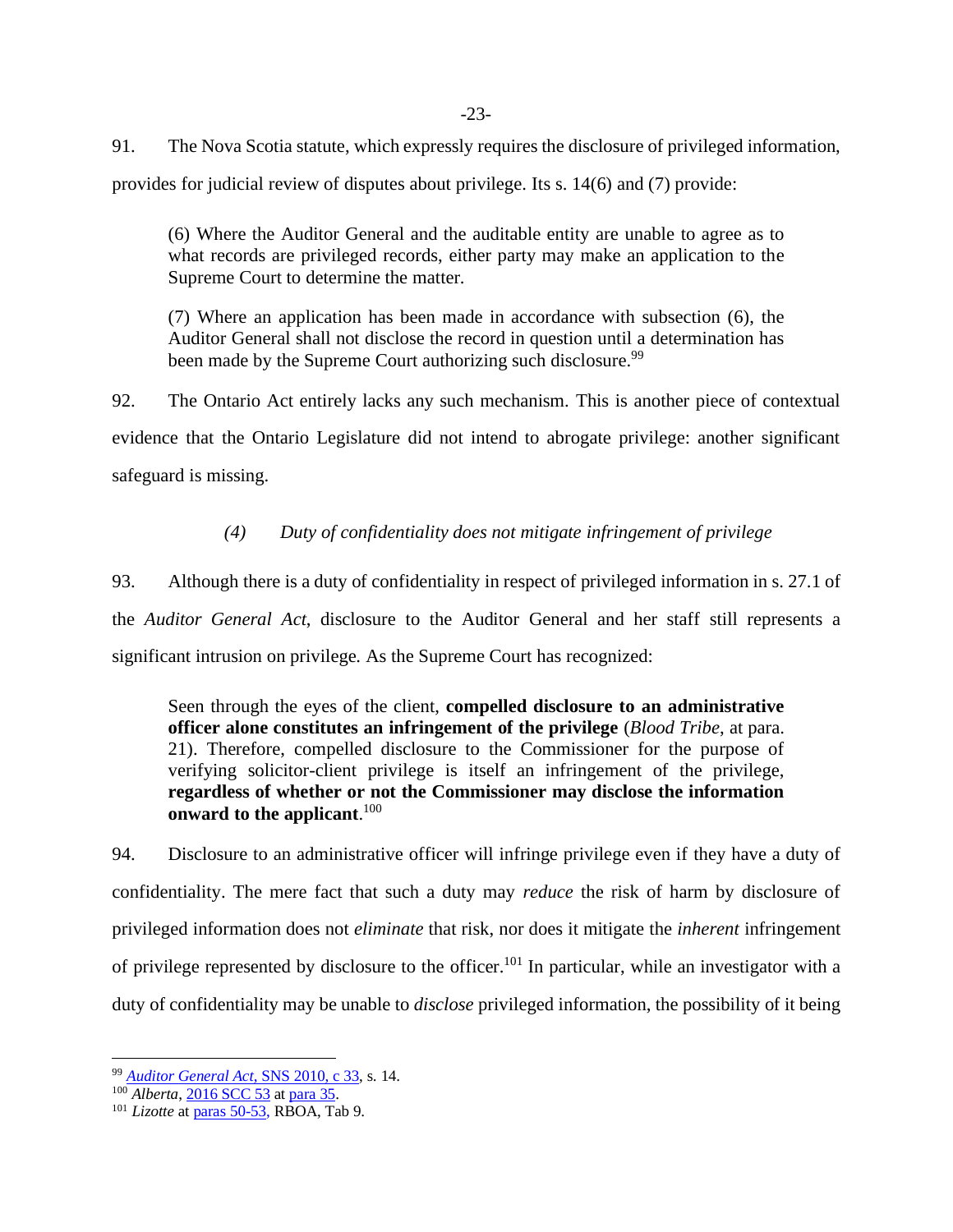*used* by the investigator, even if only in the preparatory stages of her work, may still discourage parties from receiving legal advice.<sup>102</sup>

95. Those principles apply here: the Auditor General conceded that she and her staff "use" privileged information that is produced to them to "inform" their work.<sup>103</sup>

96. It is cold comfort to an audit subject, involved in life-or-death restructuring litigation and facing a demand for privileged information about that very litigation, that only ten or so people will read it, and that they are under a legal duty to keep it confidential. The mere review by those ten is itself an infringement of privilege, and there remains, despite the duty of confidentiality, a risk of unauthorized further disclosure. No oath can guarantee perfect compliance.

#### *(5) Auditor General is an investigator who may become adverse*

97. An infringement will be greater if the administrative officer is "not an impartial adjudicator of the same nature as a court." If the officer exercises "investigatory functions" or "can become adverse in interest" to the privilege holder, it will further indicate that disclosure infringes solicitor-client privilege. $104$ 

98. Applying these principles to the *Auditor General Act*, the Auditor General is not an impartial adjudicator. She obviously exercises investigatory functions. She can also become adverse in interest to the privilege holder, since she ultimately writes a report on its operations that may be critical and that often receives a great deal of media and public attention.<sup>105</sup>

 $102$  See Lizotte a[t para 52,](https://canlii.ca/t/gvskp#par52) RBOA, Tab 9: "Moreover, even assuming that there is no risk that a syndic's inquiry will result in the disclosure of privileged documents, **the possibility of a party's work being used by the syndic in preparing for litigation could discourage that party from writing down what he or she has done**. This makes it clear why it must be possible to assert litigation privilege against anyone, including a third party investigator who has a duty of confidentiality and discretion."

<sup>&</sup>lt;sup>103</sup> Lysyk Cross, p34 line  $23 - p35$  line 2. See also p20 line  $7 - p21$  line 23.

<sup>&</sup>lt;sup>104</sup> *Alberta*, **2016 SCC 53** a[t para 36.](https://canlii.ca/t/gvskr#par36)

 $105$  Lysyk cross, p8 line 26 to p11 line 7.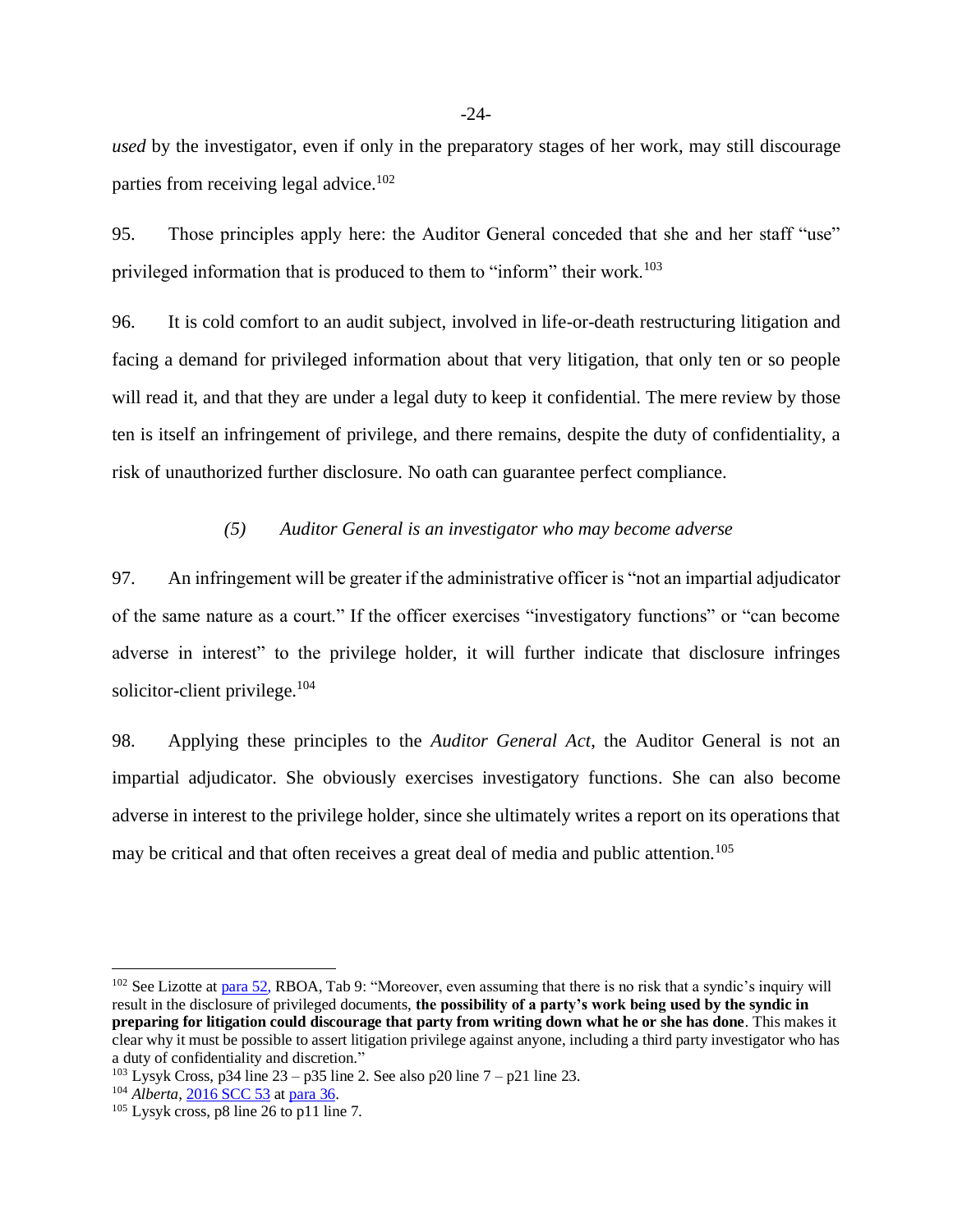99. Further, if the Auditor General forms the belief that the audit subject is obstructing the audit under s. 11.2, she will be the complainant in an ensuing prosecution. She has already accused the University of obstructing the audit by not providing privileged information.

100. In sum, if the Auditor General's interpretation of s. 10 is correct, the provision suffers from serious constitutional defects. Since the Legislature is presumed to enact constitutional legislation, courts should prefer an interpretation of s. 10 that does not result in a constitutional infringement. This is another reason to prefer the interpretation of s. 10 that does not compel the disclosure of privileged information.

#### **PART IV - ORDER REQUESTED**

<span id="page-27-0"></span>101. The Respondent respectfully requests that the Court resolve this Application as follows:

(a) Declare that s. 10(1) of the *Auditor General Act* does not require audit subjects to give the Auditor General information and records that are subject to solicitor-client privilege, litigation privilege, or settlement privilege;

(b) Declare that s. 10(2) of the *Auditor General Act* does not give the Auditor General a right to free and unfettered access to information and records that are subject to solicitor-client privilege, litigation privilege, or settlement privilege; and

(c) Award the respondent the costs of this Application.

ALL OF WHICH IS RESPECTFULLY SUBMITTED this 29<sup>th</sup> day of November, 2021.

Brian Cover.<br>Brian Gover

Fredrick R. Schumann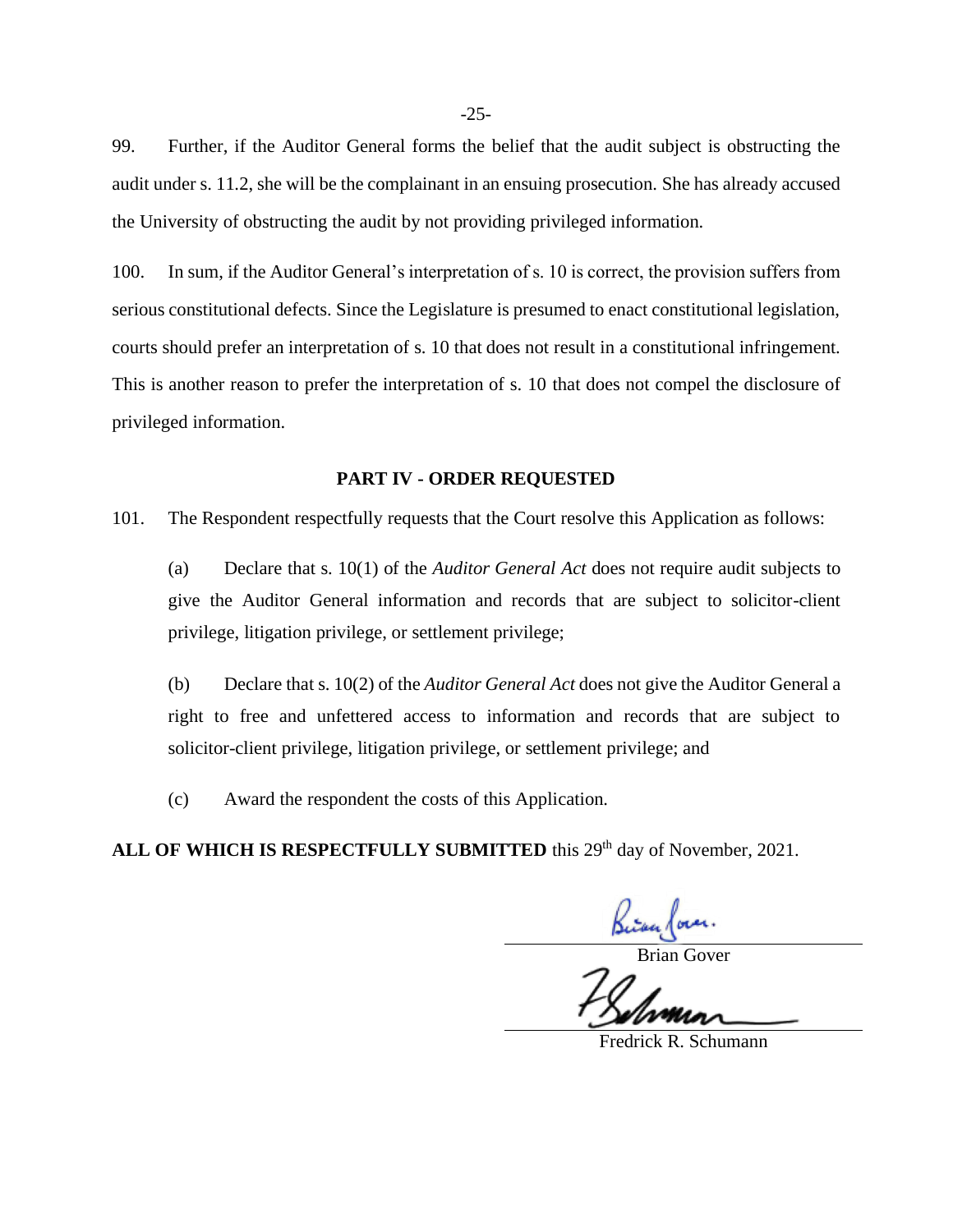## **SCHEDULE "A"**

#### **LIST OF AUTHORITIES**

- 1. *Canada (Attorney General) v Chambre des notaires du Québec*, 2016 SCC 20, [2016] 1 SCR 336
- 2. *Alberta (Information and Privacy Commissioner) v. University of Calgary*, 2016 SCC 53, [2016] 2 S.C.R. 555
- 3. Bill 5, *Audit Statute Law Amendment Act, 2002*, 3rd Sess, 37th Leg, Ontario, 2002
- 4. Bill 218, *Audit Amendment Act, 2002*, 3rd Sess, 37th Leg, Ontario, 2002
- 5. Bill 6, *Audit Statute Law Amendment Act, 2003*, 4<sup>th</sup> Sess, 37<sup>th</sup> Leg, Ontario, 2003
- 6. *Canada (National Revenue) v Thompson*, 2016 SCC 21, [2016] 1 SCR 381
- 7. *Lavallee, Rackel & Heintz v. Canada (Attorney General); White, Ottenheimer & Baker v. Canada (Attorney General); R. v. Fink, 2002 SCC 61 (CanLII), [2002] 3 SCR 209*
- 8. *Canada (Attorney General) v. Federation of Law Societies of Canada*, 2015 SCC 7 (CanLII), [2015] 1 SCR 401
- 9. *Lizotte v. Aviva Insurance Company of Canada*, 2016 SCC 52, [2016] 2 S.C.R. 521
- 10. *Liquor Control Board of Ontario v Magnotta Winery Corporation*, 2010 ONCA 681
- 11. *Canada (Privacy Commissioner) v. Blood Tribe Department of Health,* [2008] 2 S.C.R. 574, 2008 SCC 44
- 12. *Nova Scotia (Attorney General) v Royal & Sun Alliance Insurance Co. of Canada* (2000), 189 NSR (2d) 290 (SC)
- 13. *British Columbia (Auditor General) v British Columbia (Attorney General)*, 2013 BCSC 98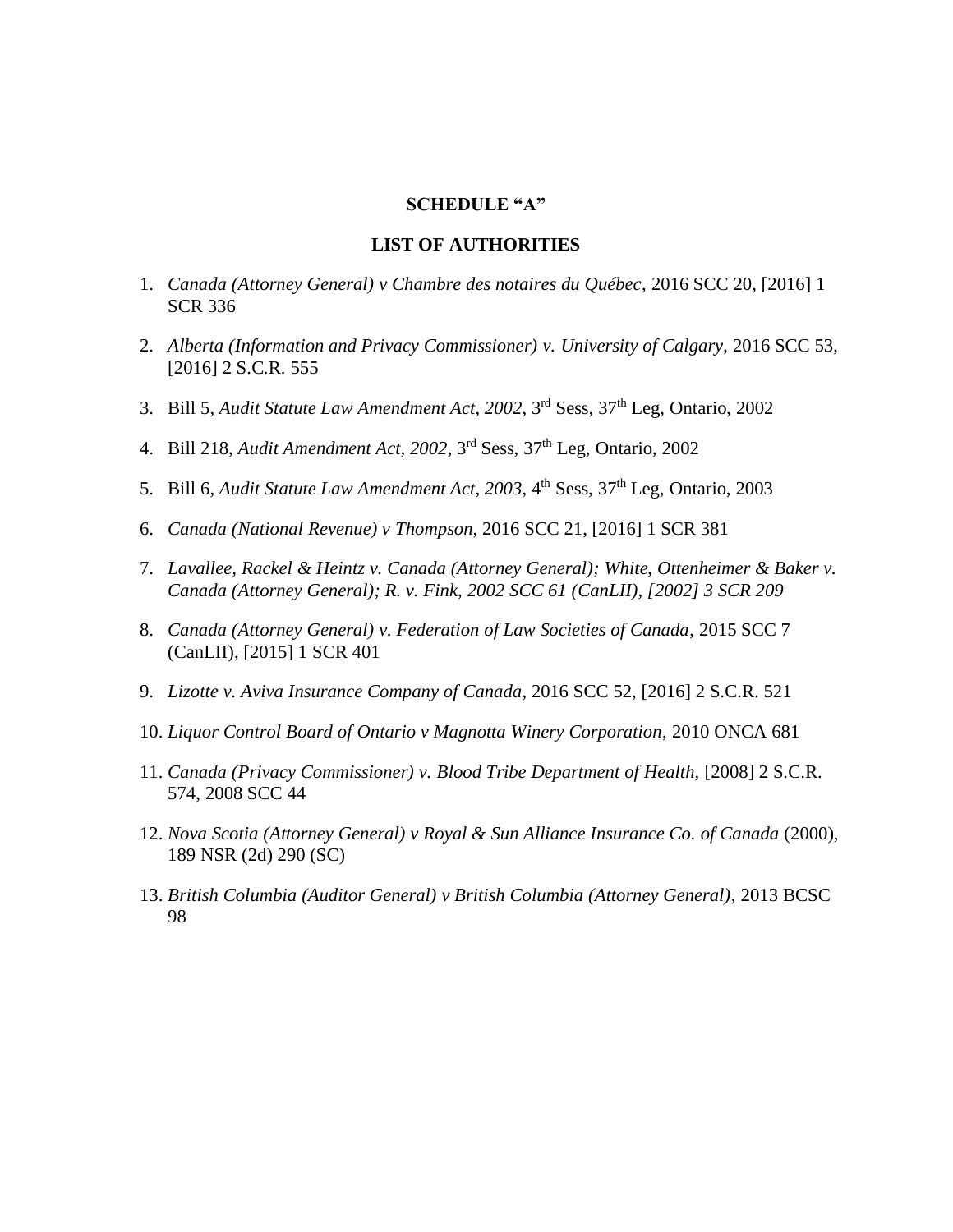## **SCHEDULE "B"**

## **TEXT OF STATUTES, REGULATIONS & BY - LAWS**

### *The Constitution Act***, 1982, Schedule B to the Canada Act 1982 (UK), 1982, c 11**

#### **Life, liberty and security of person**

7 Everyone has the right to life, liberty and security of the person and the right not to be deprived thereof except in accordance with the principles of fundamental justice.

#### **Search or seizure**

8 Everyone has the right to be secure against unreasonable search or seizure.

#### *Auditor General Act***, RSO 1990, c A-35 (as amended)**

#### **Duty to furnish information**

**10** (1) Every ministry of the public service, every agency of the Crown, every Crown controlled corporation and every grant recipient shall give the Auditor General the information regarding its powers, duties, activities, organization, financial transactions and methods of business that the Auditor General believes to be necessary to perform his or her duties under this Act. 2004, c. 17, s. 13.

#### **Access to records**

(2) The Auditor General is entitled to have free access to all books, accounts, financial records, electronic data processing records, reports, files and all other papers, things or property belonging to or used by a ministry, agency of the Crown, Crown controlled corporation or grant recipient, as the case may be, that the Auditor General believes to be necessary to perform his or her duties under this Act. 2004, c. 17, s. 13.

#### **No waiver of privilege**

(3) A disclosure to the Auditor General under subsection (1) or (2) does not constitute a waiver of solicitor-client privilege, litigation privilege or settlement privilege. 2004, c. 17, s. 13.

#### **Power to examine on oath**

**11** (1) The Auditor General may examine any person on oath on any matter pertinent to an audit or examination under this Act. 2004, c. 17, s. 13.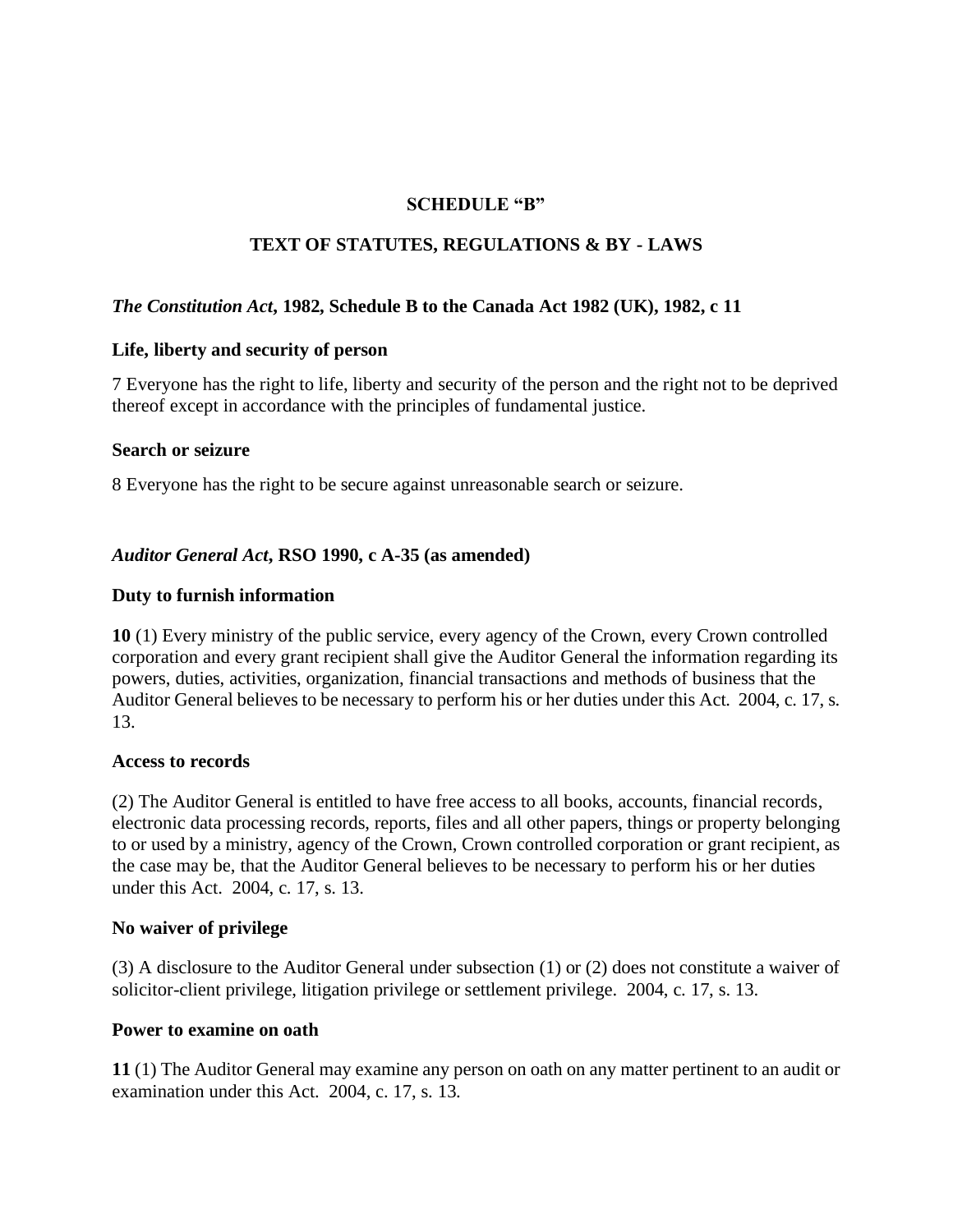## **Application of** *Public Inquiries Act, 2009*

(2) Section 33 of the Public Inquiries Act, 2009 applies to the examination by the Auditor General. 2009, c. 33, Sched. 6, s. 42.

## **Prohibition re obstruction**

**11.2** (1) No person shall obstruct the Auditor General or any member of the Office of the Auditor General in the performance of a special audit under section 9.1 or an examination under section 9.2 and no person shall conceal or destroy any books, accounts, financial records, electronic data processing records, reports, files and all other papers, things or property that the Auditor General considers to be relevant to the subject-matter of the special audit or examination. 2004, c. 17, s. 13.

## **Offence**

(2) Every person who knowingly contravenes subsection (1) and every director or officer of a corporation who knowingly concurs in such a contravention is guilty of an offence and on conviction is liable to a fine of not more than \$2,000 or imprisonment for a term of not more than one year, or both. 2004, c. 17, s. 13.

#### **Penalty, corporation**

(3) If a corporation is convicted of an offence under subsection (2), the maximum penalty that may be imposed on the corporation is \$25,000. 2004, c. 17, s. 13.

## *Auditor General Act***, SNS 2010, C 33, s. 14(1)**

#### **Auditable entity**

14 (1) Notwithstanding the *Freedom of Information and Protection of Privacy Act* or any other legislation, and notwithstanding any other rights of privacy, confidentiality or privilege, including solicitor-client privilege, litigation privilege, settlement privilege and public interest immunity, the Auditor General has the right of unrestricted access, at all times, to all records of any auditable entity, including the right to copy such records and to any things or property belonging to or used by any auditable entity, and every officer, employee and agent of any auditable entity shall forthwith provide the Auditor General any such information or explanations, or information concerning its duties, activities, organization and methods of operation, that the Auditor General believes to be necessary to perform the Auditor General's duties under this Act.

(5) A disclosure to the Auditor General under this Section does not constitute a waiver of privilege or immunity including solicitor-client privilege, litigation privilege, settlement privilege or public interest immunity.

(6) Where the Auditor General and the auditable entity are unable to agree as to what records are privileged records, either party may make an application to the Supreme Court to determine the matter.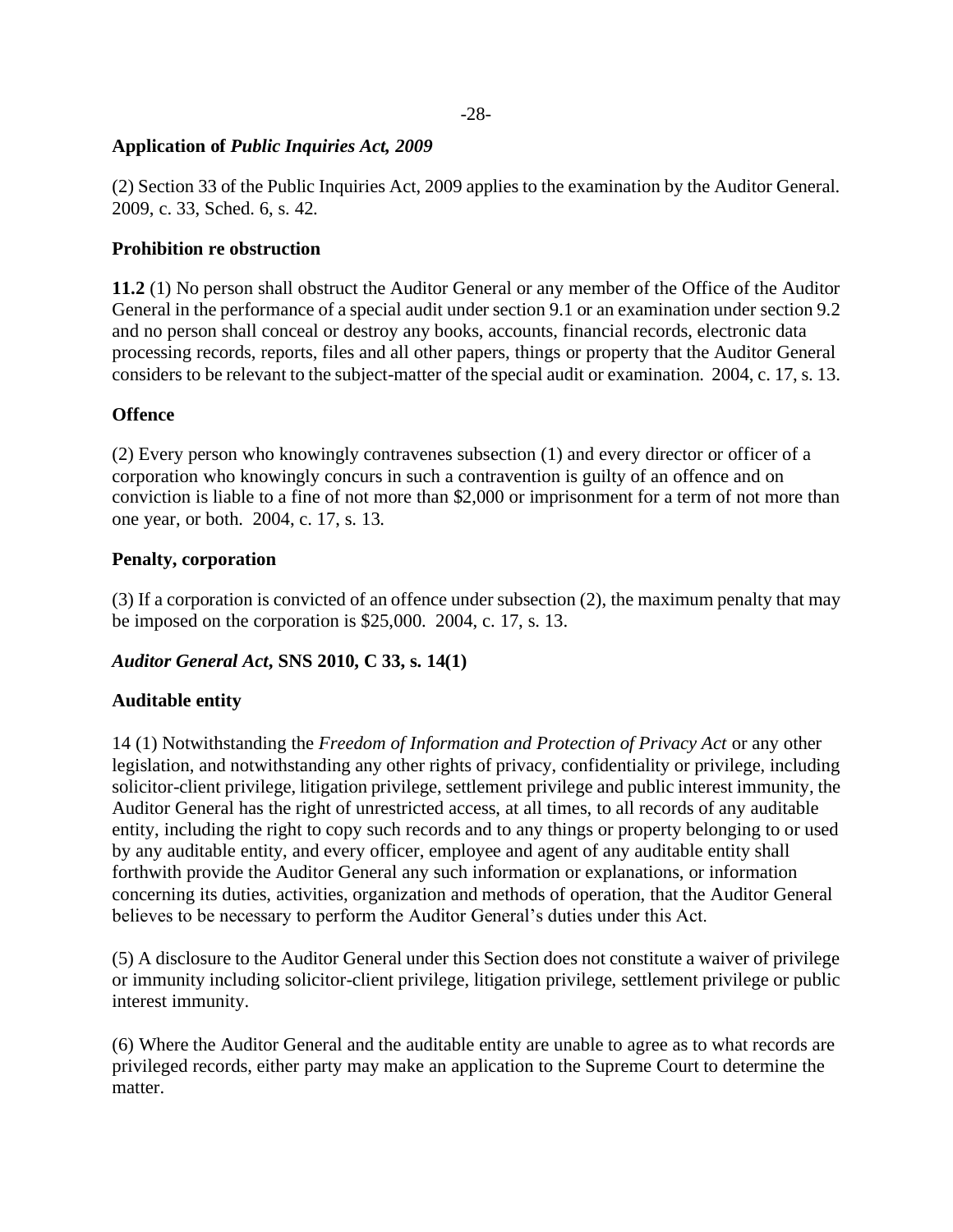-29-

(7) Where an application has been made in accordance with subsection (6), the Auditor General shall not disclose the record in question until a determination has been made by the Supreme Court authorizing such disclosure. 2010, c. 33, s. 14.

## *Law Society Act***, RSO 1990, c L.8, s. 49.8**

## **Privilege**

#### **Disclosure despite privilege**

49.8 (1) A person who is required under section 42, 49.2, 49.3 or 49.15 to provide information or to produce documents shall comply with the requirement even if the information or documents are privileged or confidential. 1998, c. 21, s. 21; 2006, c. 21, Sched. C, s. 44 (1).

## *Health Insurance Act***, RSO 1990 c H.6, s. 43.1(6)**

## **Mandatory reporting**

#### **Subss. (1) and (5) prevail**

43.1 (6) Subsections (1) and (5) apply even if the information reported is confidential or privileged and despite any Act, regulation or other law prohibiting disclosure of the information.

#### *Archives and Recordkeeping Act, 2006***, SO 2006, c 34, Sch A, s. 8(4)**

#### **Archivist of Ontario**

#### **Access to records**

8 (4) Despite any other Act or privilege, the Archivist shall have access to any public record for the purpose of exercising or performing the Archivist's powers or duties under this Act and, for greater certainty, nothing in the *Freedom of Information and Protection of Privacy Act*, the *Municipal Freedom of Information and Protection of Privacy Act* or the *Personal Health Information Protection Act*, 2004 prevents the Archivist from having such access. 2006, c. 34, Sched. A, s. 8 (4); 2019, c. 7, Sched. 3, s. 4.

*Public Inquiries Act, 2009, SO 2009, c 33, Sch 6* 

**Former Part II inquiries**

#### **Definition**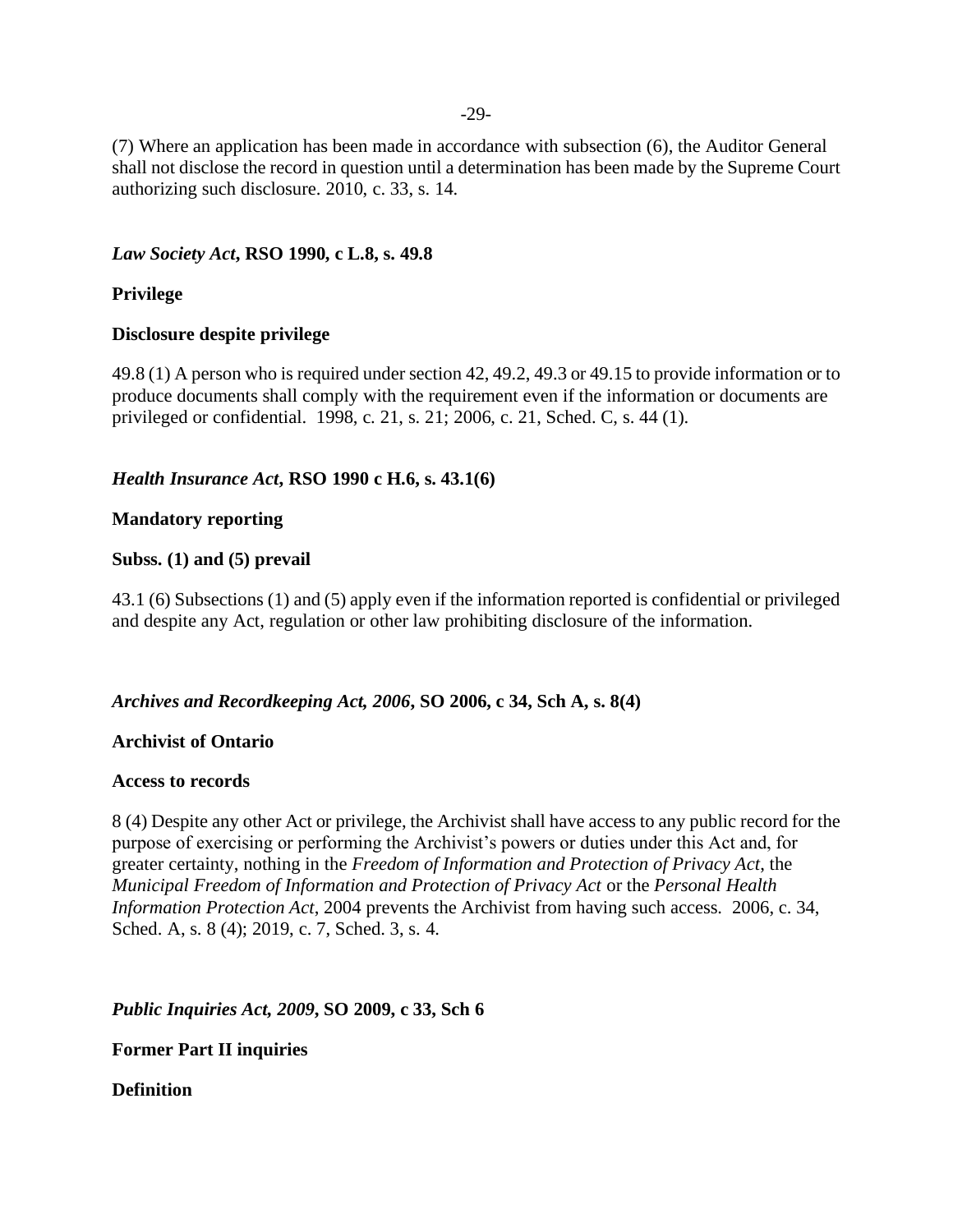#### **33** (1) In this section,

"inquiry" includes a determination, examination, hearing, inquiry, investigation, review or other activity to which this section is applicable. 2009, c. 33, Sched. 6, s. 33 (1).

## **Standard procedure**

(2) This section applies where another Act or a regulation confers on a person or body the power to conduct an inquiry in accordance with this section or certain provisions of this section. 2009, c. 33, Sched. 6, s. 33 (2).

## **Power to summon witnesses, papers, etc.**

(3) The person or body conducting the inquiry may require any person by summons,

(a) to give evidence on oath or affirmation at the inquiry; or

(b) to produce in evidence at the inquiry such documents and things as the person or body conducting the inquiry may specify,

relevant to the subject matter of the inquiry and not inadmissible in evidence under subsection (13). 2009, c. 33, Sched. 6, s. 33 (3).

## **Privilege**

(13) Nothing is admissible in evidence at an inquiry that would be inadmissible in a court by reason of any privilege under the law of evidence. 2009, c. 33, Sched. 6, s. 33 (13).